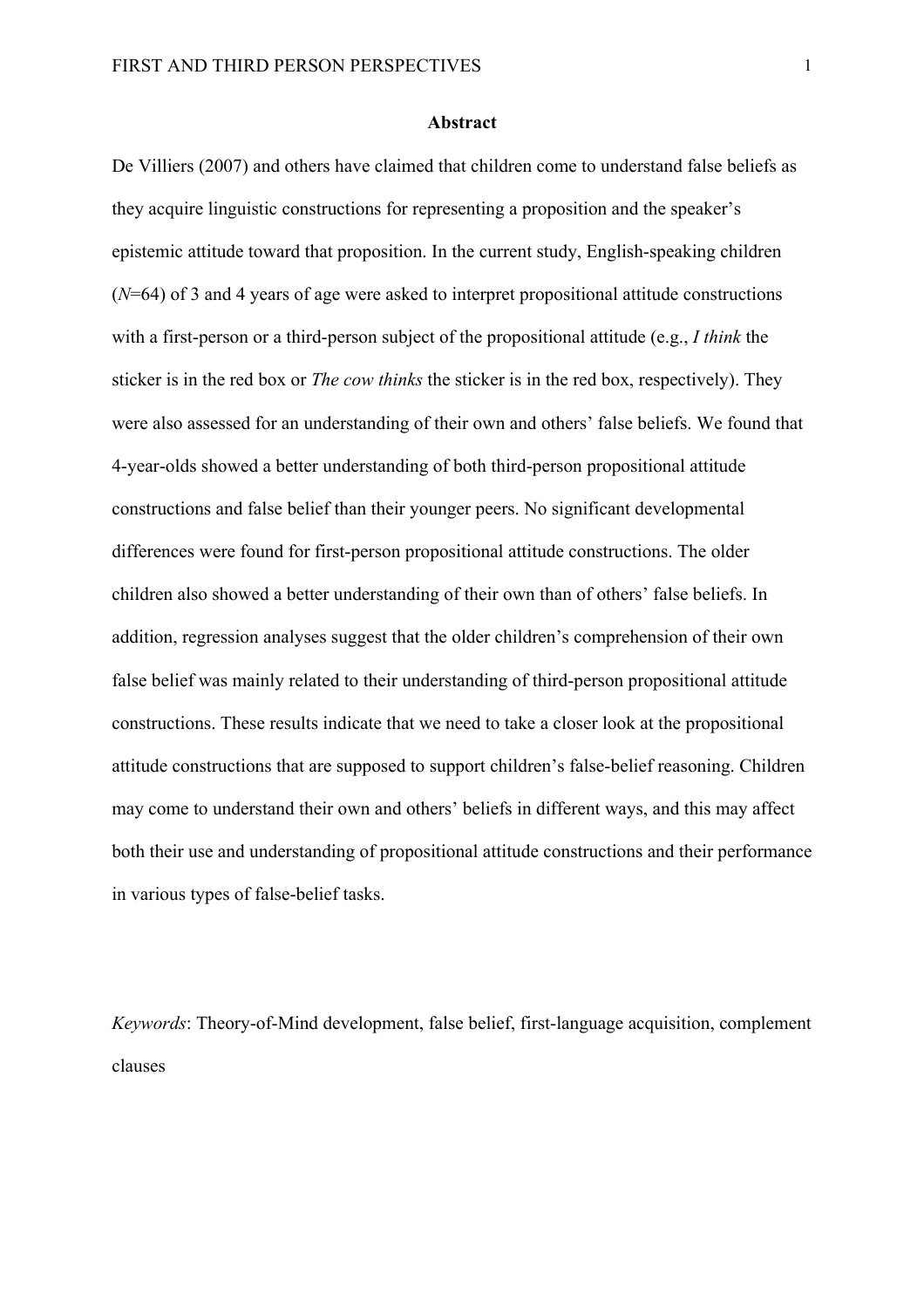# Children's Understanding of First and Third-Person Perspectives in Complement Clauses and False Belief Tasks

A large number of studies have shown that language plays a facilitative role in children's development of false-belief understanding (for overviews see Astington & Baird, 2005; Milligan, Astington, & Dack, 2007). However, it is still unclear which aspects of language are responsible. Some researchers have looked to discourse, as children must constantly confront mismatches between what they and their interlocutor know or do not know for pragmatically appropriate communication (e.g., Harris, 1996, 1999; Peterson & Siegal, 2000; Tomasello & Rakoczy, 2003). Others have looked to the more representational aspects of language, in particular (i) children's mastery of mental-state terms like *think* and *know* (e.g., Bartsch & Wellman, 1995; Olson, 1988; Ruffman, Slade, & Crowe, 2002) and (ii) children's mastery of propositional attitude constructions in which these mental-state terms prototypically occur, such as *I think that he will be late again* (e.g., de Villiers & de Villiers, 2000; Hale & Tager-Flusberg, 2003; Lohmann & Tomasello, 2003; Low, 2010). In the remainder of the paper we will use linguistic terminology and refer to these propositional attitude constructions as complement-clause constructions or just complements. These complement-clause constructions contain a main clause expressing the attitude towards a proposition (e.g., *I think*) and a subordinate clause expressing that proposition (e.g., *he will be late again*).

In the current study we take a closer look at children's understanding of these complement-clause constructions and the parallel development of their false-belief understanding. Around the age of 4 children typically start to pass explicit tests of false belief (Wellman, Cross, & Watson, 2001). In order to investigate whether this developmental achievement is equally supported by different kinds of complement-clause constructions, we compare 3- and 4-year-old children's comprehension of complement-clause constructions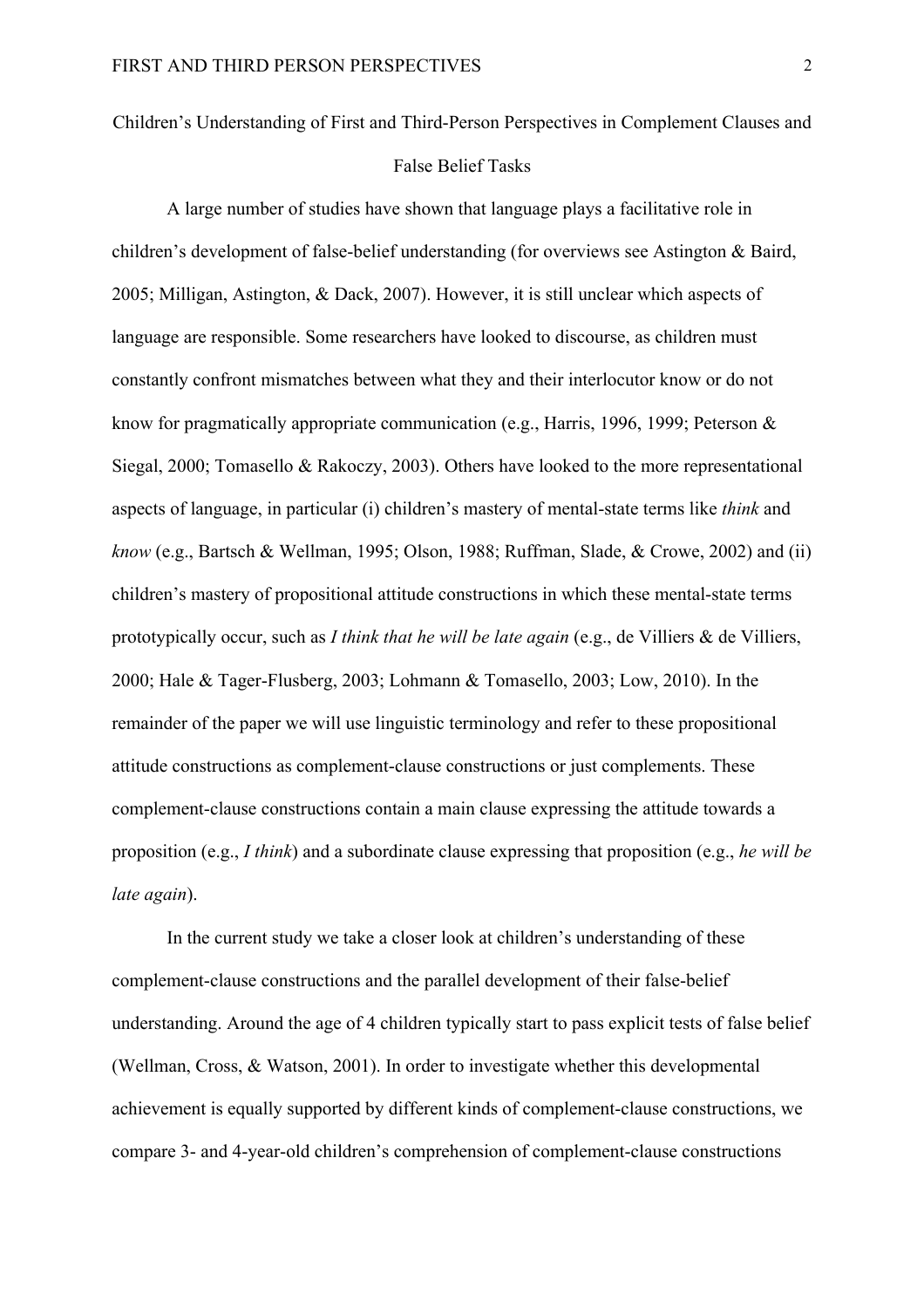with first-person and third-person subjects in the main clause (henceforth first-person complements, such as '*I think* the sticker is in the red box' and third-person complements, such as '*The cow* thinks the sticker is in the red box'). We further investigate how the same children perform in tasks testing their understanding of their own and others' false beliefs.

Our main hypothesis is that third-person complements are more tightly related to false belief because they are more likely to encode genuine references to mental states. Linguistic research suggests that, whereas first-person complements can refer to mental states, they are also regularly used as epistemic parentheticals, which are produced to alert the listener to the relative (un)certainty of a proposition. Phrases like *I think* can be translated as *maybe* (e.g., Thompson & Mulac, 1991; Verhagen, 2005). In other words, first-person complements are ambiguous as they can either refer to mental states or function as (un)certainty markers (see also Manson, 2002).

Moreover, even when used as epistemic parentheticals, first-person complements are ambiguous on another level. That is, a phrase like *I think* in *I think it's in the red box* can express either certainty or uncertainty, and it has been suggested that children up to the age of 5 years treat *I think* as if it meant *I know* (e.g., Bassano, 1985; Miscione, Marvin, O'Brien, & Greenberg, 1978; Naigles, 2000). Therefore, first-person complements are highly ambiguous, and this ambiguity may affect the way in which children interpret them and the way in which they are related to their false-belief understanding.

### **Production of Complement-Clause Constructions**

The idea that first-person complements do not necessarily refer to mental states is supported by studies of spontaneous speech demonstrating that children produce first-person complements considerably before they typically show an explicit understanding of false belief. When Diessel and Tomasello (2001) looked at young English-speaking children's production of complement clauses, they found that around the age of 3 children used many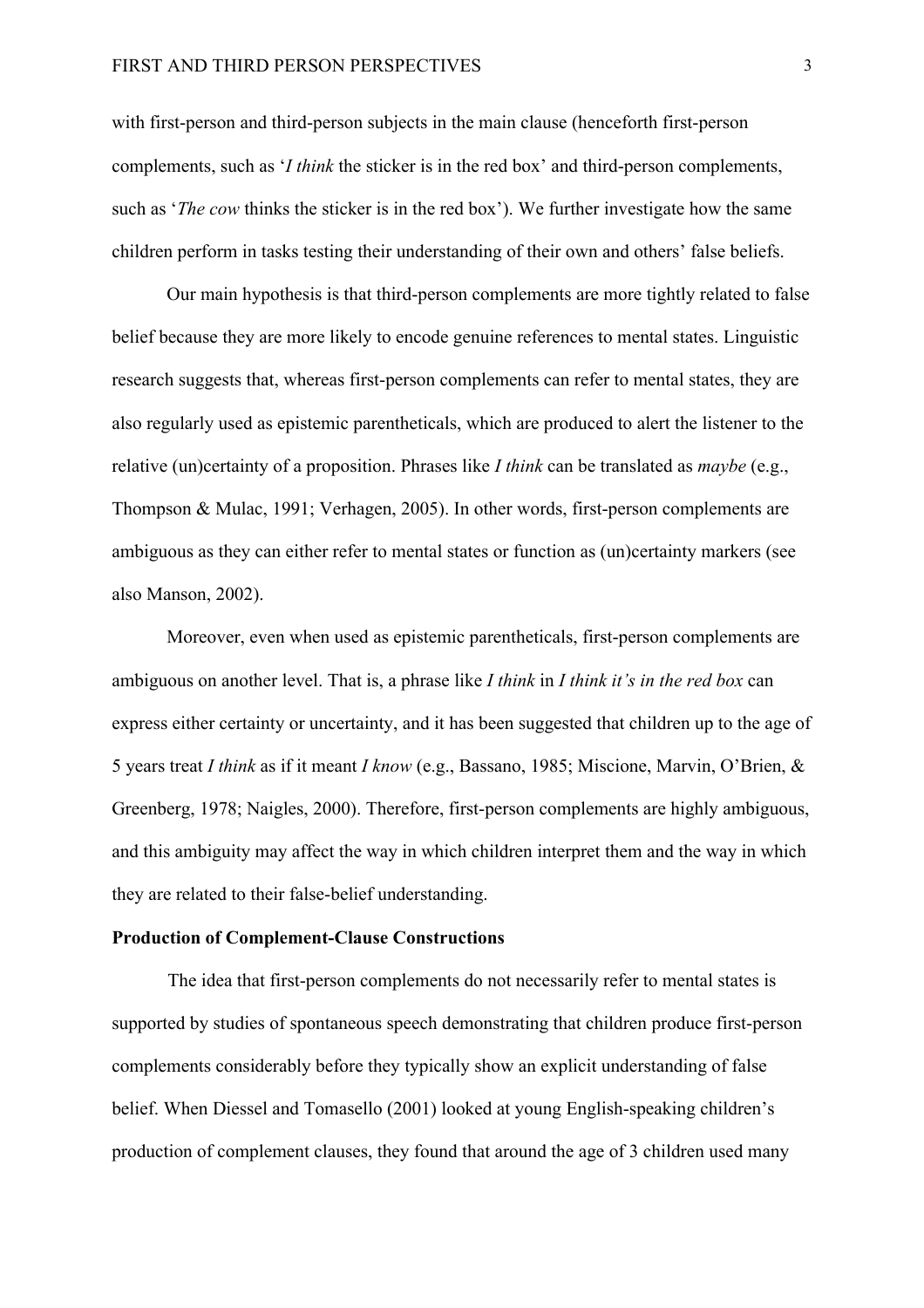mental-state verbs only in the first person, as in *I think it's in there* (see also Bloom, Rispoli, Gartner, & Hafitz, 1989). Following functional linguists (e.g., Thompson & Mulac, 1991; Verhagen, 2005), they argued that in this case the *I think* phrase is not being used to refer to a mental state or to a mental activity, but rather is being used as a kind of epistemic marker to alert the listener to the speaker's relative uncertainty (for similar findings in German children's spontaneous speech see Brandt, Lieven, & Tomasello, 2010).

# **Comprehension of Complement-Clause Constructions and False Belief**

In order to investigate the developmental gap between children's production of firstperson complement-clause constructions at around the age of 3 (e.g., Diessel & Tomasello, 2001) and their successful performance in explicit false-belief tests at around the age of 4 (Wellman et al., 2001), Moore and colleagues (Moore, Bryant, & Furrow, 1989; Moore, Pure, & Furrow, 1990) tested whether and when young English-speaking children correctly interpreted first-person complements and whether they understood them before they passed explicit false-belief tests. Moore et al. (1989) developed a hidden-object task, where two puppets indicated which of two boxes contained some candy. The puppets produced firstperson complements only. For example, one puppet said *I think it's in the red box*, and then the other puppet said *I know it's in the blue box*. In this case, children who understood these verbs and sentence types were expected to pick the blue box. Moore et al. (1989) contrasted three mental state verbs: *guess, think* and *know*. Overall, 3-year-olds performed at chance level, whereas 4-year-olds tended to perform at above chance level, but still performed worse than 6- and 8-year-olds. Looking at the *think*-*know* contrast in particular, the 3-year-olds, on average, went for the correct box in two out of four trials (mean 2.07), whereas the 4-yearolds, on average, went for the correct box in three out of four trials (mean 3.14). Moore et al. (1990) showed that, in addition, 4-year-old children's performance in this hidden-object task was strongly correlated with their performance on various explicit tests of false belief. These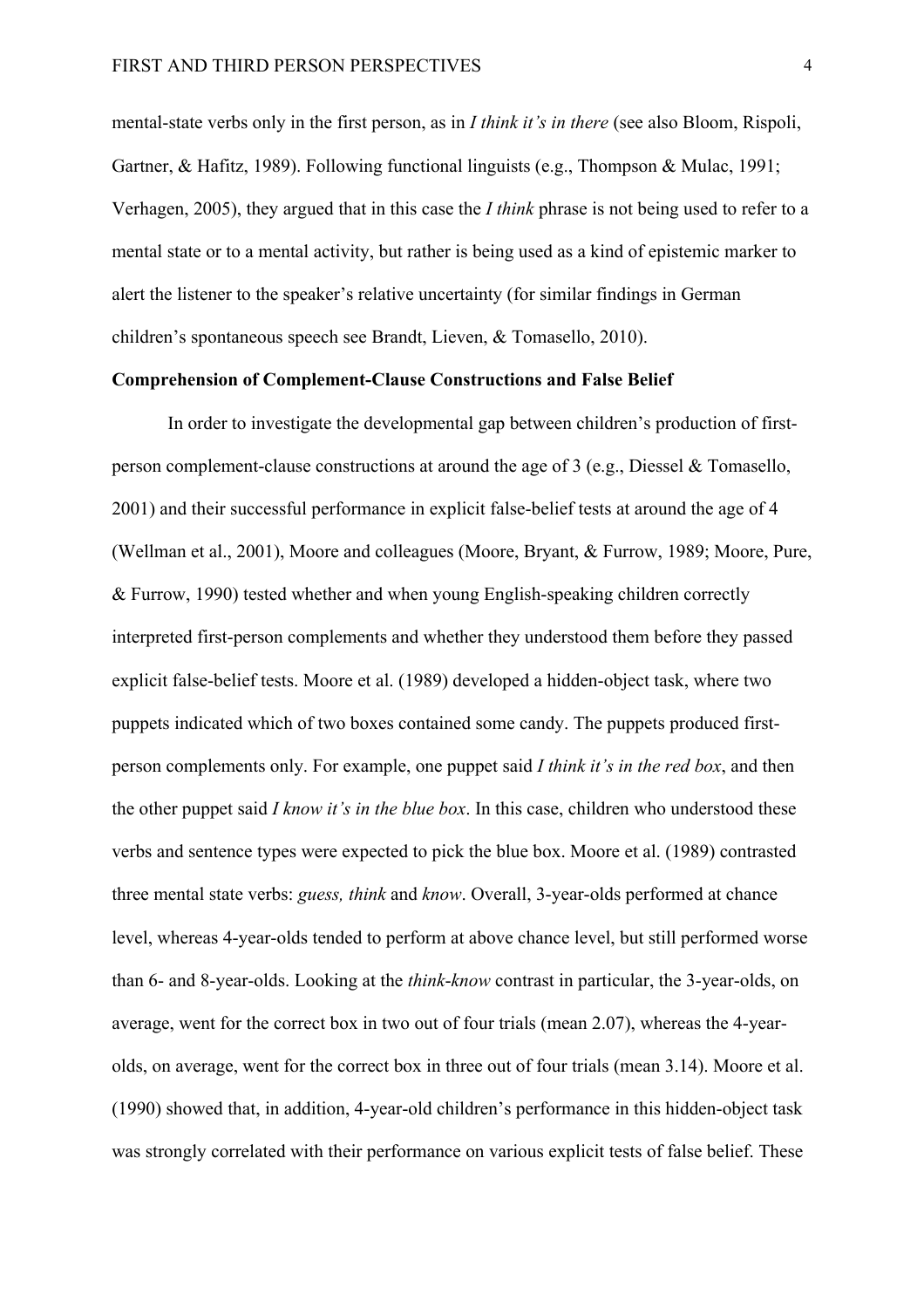findings suggest that, even though children *produce* first-person complements with mental verbs before they show an explicit understanding of false belief, their *comprehension* of firstperson complements develops at the same time as they start to show an explicit understanding of false belief.

A similar developmental pattern and dissociation between production and comprehension has been observed in children's use and understanding of epistemic modals. Like first-person complements, modal verbs, such as *must* and *will*, are ambiguous. For example, *must* can express necessity (e.g., *you must go to bed now*) or epistemic modality (e.g., saying *that must be the postman* on hearing the doorbell). Studies looking at children's production and comprehension of modal verbs suggest that they first use them to express notions like necessity (e.g., Wells, 1979). Around the age of 3, they start using the same verbs to express epistemic modality in apparently appropriate contexts. However, when children are tested on their comprehension of the epistemic meaning of modal verbs, they do not seem to understand them in any systematic way up until the age of 4 or 5 and Papafragou (1998) has suggested that children's full understanding of the epistemic functions of modal verbs depends on their Theory-of-Mind understanding (see also Moore et al., 1990).

For mental verbs and complement clauses it has been suggested that children's comprehension and correct use of the more complex (i.e., mental-state) functions do not just depend on, but also support their Theory-of-Mind development (e.g., Astington & Baird, 2005; de Villiers, 2007; Milligan et al., 2007). In the current study, we explore the possibility that children's Theory-of-Mind development is mainly associated with children's understanding of third-person complements. This assumption is suggested by a number of studies which found that caregivers' talk about their own mental states (e.g., *I think this is a golf ball*) shows weaker links to children's false-belief understanding than their talk about others', including the children's, mental states (e.g., *you think this is a golf ball*) (e.g.,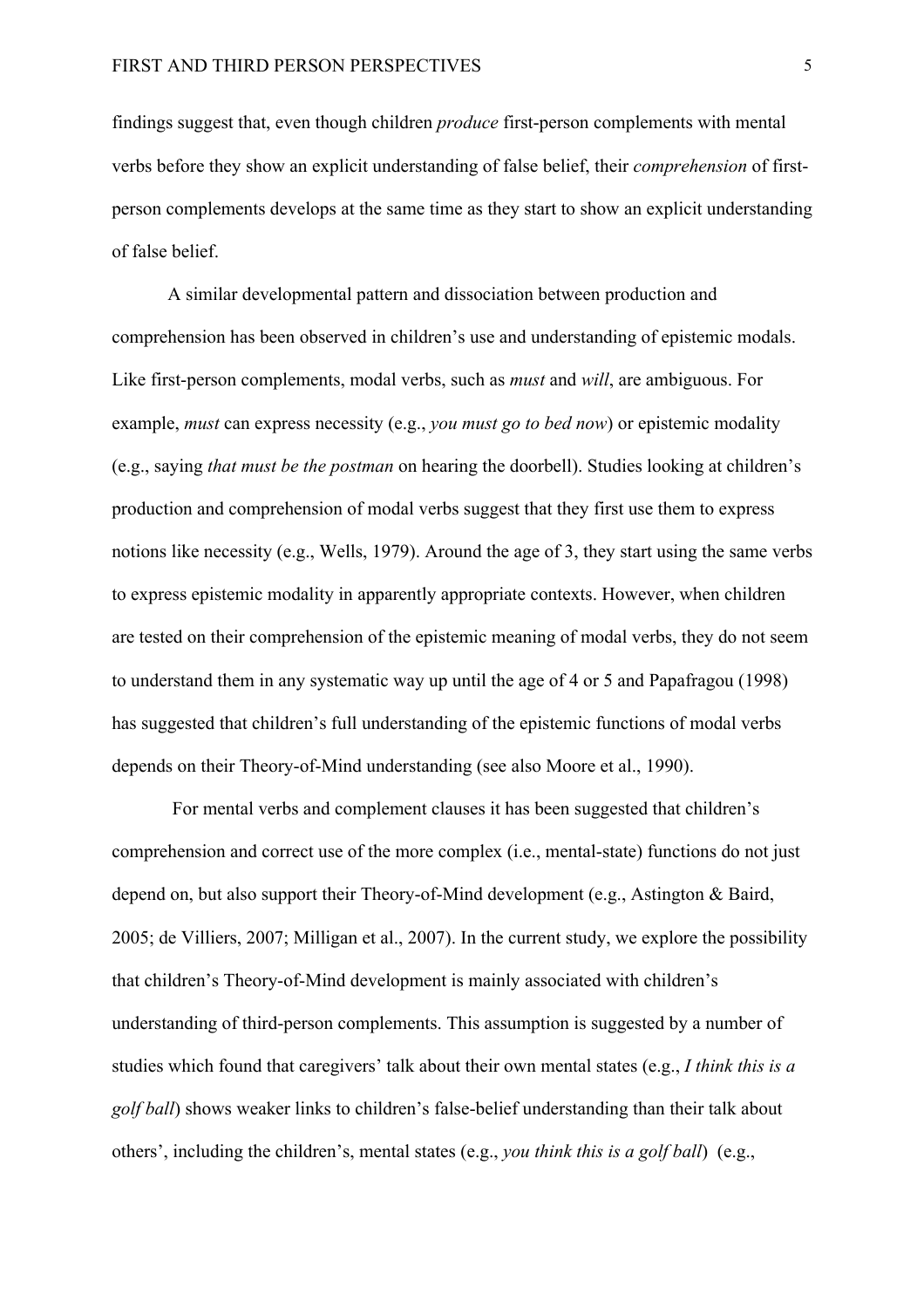Adrián, Clemente, & Villanueva, 2007; Booth, Hall, Robison, & Kim, 1997; Howard Gola, 2012; Taumoepeau & Ruffman, 2006). Howard, Mayeux, and Naigles (2008) also found that mothers' use of first-person complements does not support children's ability to systematically distinguish between the epistemic functions of *I think*, expressing relative uncertainty, and *I know*, expressing certainty*.* This is probably due to the fact that, when used with first-person subjects, mental verbs, such as *think* and *believe*, can express either certainty or uncertainty. For example, when a child hears an utterance like *I think it's bedtime now* from her mother, the mother is pretty certain that it indeed is bedtime (cf. Howard et al., 2008; Naigles, 2000). In this case, the meaning of *I think* cannot easily be distinguished from the meaning of *I know* (see also Bassano, 1985; Miscione et al., 1978)*.* Howard et al. (2008) found that in the linguistic input of 3- and 4-year-old English-speaking children, more than half of the phrases containing the verb *think* were used to express certainty rather than uncertainty, that *think* was most often used with first-person subjects, and that these phrases did not directly support children's understanding of false-belief and the epistemic functions of mental-state verbs.

To summarize, previous research suggests that first-person complements do not necessarily refer to mental states and, thus, their use in children's own language and in their input does not directly support children's false-belief understanding. Neither does the everyday use of first-person complements seem to support children's understanding of the semantics of mental verbs and the complement-clause constructions that these verbs are used in (Howard et al., 2008). What has not been investigated yet is (1) whether young children find it easier to distinguish the semantics and epistemic functions of mental verbs when they are used in third-person complements (e.g., *she thinks the sticker is in the red box* vs. *she knows the sticker is in the blue box*), as opposed to first-person complements, and (2) how their understanding of third-person complements is related to their false-belief understanding. **First-Person vs. Third-Person Complements and False-Belief Understanding**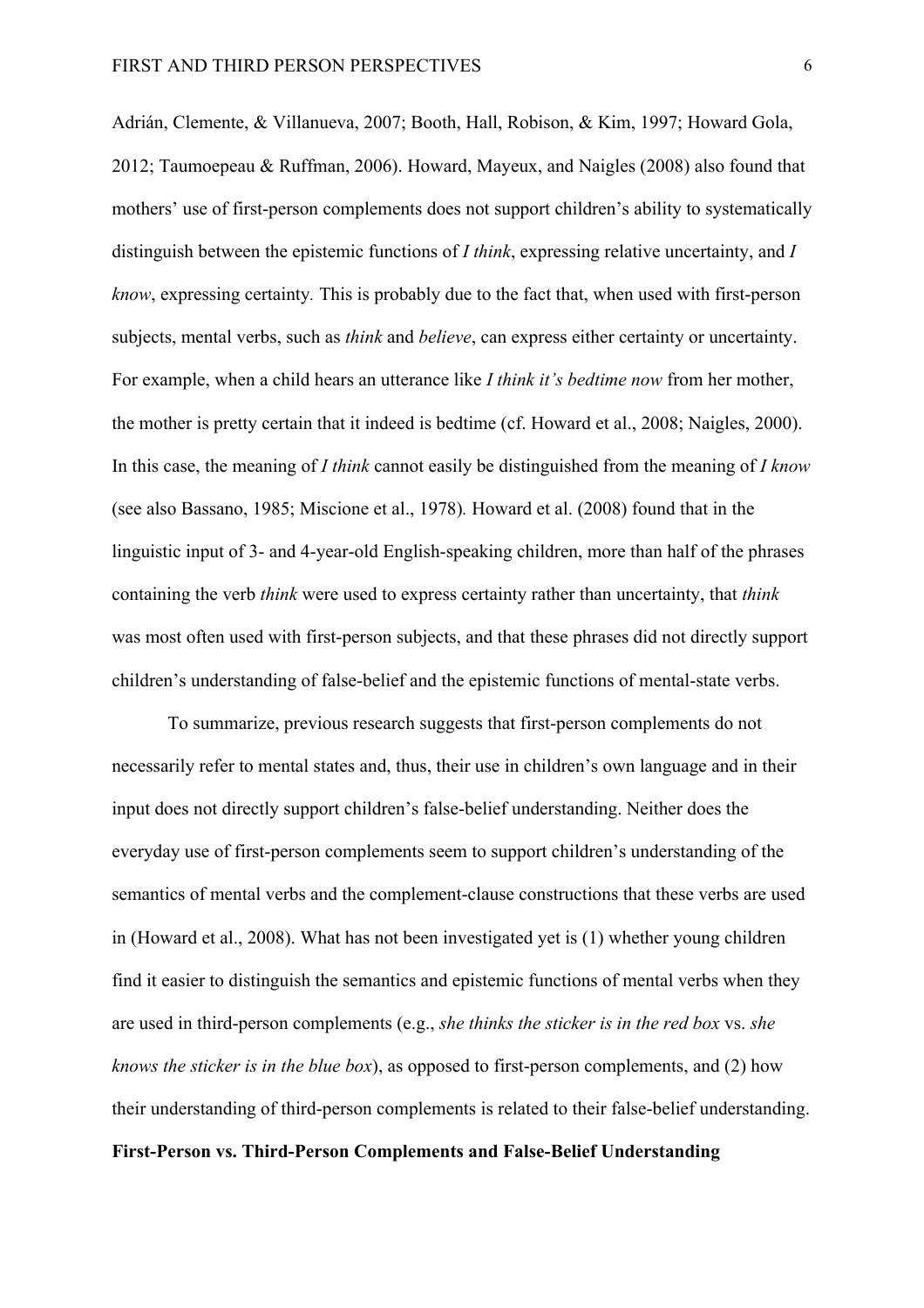In the current study, we modified the hidden-object task (cf. Moore et al., 1989) to directly compare 3- and 4-year-olds' comprehension of first- and third-person complements. For example, in the first-person version, one puppet said *I think the sticker is in the red box*  and the other puppet said *I know the sticker is in the blue box.* In the third-person version, the experimenter spoke for the puppets: *The cow thinks the sticker is in the red box. The pig knows the sticker is in the blue box*. In addition, we used a more balanced set of false-belief tasks that allowed us to directly compare children's understanding of their own and others' false beliefs and how this relates to their understanding of first- and third-person complements.

Based on the assumption that phrases like *I think* in first-person complements can express either certainty or uncertainty (e.g., Howard et al., 2008), we expected children to perform worse on the first-person *I think – I know* contrast than on the third-person *the cow thinks – the pig knows* contrast. Based on the assumption that first-person complements can either refer to mental states or function as (un)certainty markers (e.g., Diessel & Tomasello, 2001), we also expected stronger developmental associations between third-person complements and false-belief understanding than between first-person complements and false belief.

### **Method**

#### **Participants**

The children were recruited through a child participant database and tested in a quiet room at the university of a medium-sized English city. 32 young 3-year-olds (mean age: 3 years; 4 months, age range: 3;1 - 3;5; 17 girls) and 32 young 4-year-olds (mean age: 4 years; 4 months, age range: 4;1 - 4;4; 15 girls) participated in the study. One additional 3-year-old was tested but had to be excluded from the analyses because she failed the pre-test to be described below. All children were English-speaking monolinguals. None of the participants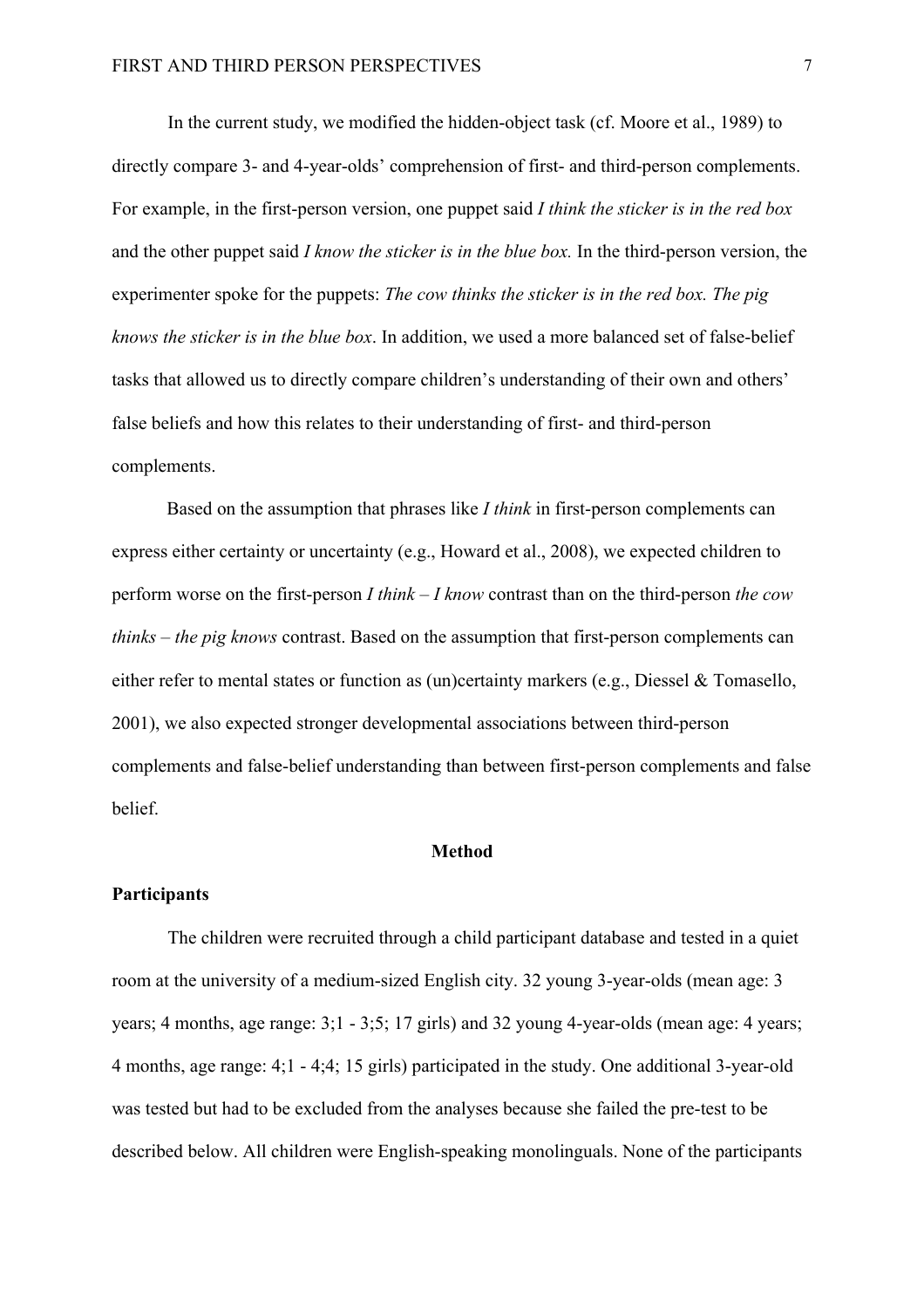had any known language impairment.

#### **Design and Materials**

All children started with the hidden-object task (cf. Moore et al., 1989) and did four false-belief tests afterwards. As will be described in more detail below, we used the classic Unexpected-content and Change-of-location tests (Perner, Leekham, & Wimmer, 1987; Wimmer & Perner, 1983), as well as a new version of the Change-of-location test, which tests children's understanding of their own false belief (Buttelmann, 2016). In the hiddenobject task, we had two conditions that were tested between subjects. Sixteen children (8 girls) from each age group were tested in each condition. In the first-person condition, for each trial, children heard two contrastive statements from two hand puppets (cow and pig). The complement clauses were used with one of two mental-state verbs and a first-person singular subject in the main clause (e.g., Pig: *I think the sticker is in the blue box* – Cow: *I know the sticker is in the red box*). As in one of Moore et al.'s (1989) conditions, the two mental-state verbs that were contrasted were *think*, marking relative uncertainty, and *know*, marking certainty. In the first-person condition, the test sentences were pre-recorded and played from little speakers hidden under the hand puppets. In the third-person condition, the experimenter spoke for the puppets and the children heard, for example: *The pig thinks the sticker is in the blue box*. – *The cow knows the sticker is in the red box.* 

Each child received eight trials. Across trials, we counterbalanced the order of the statements (whether the first statement contained *think* or *know* in the main clause), the assignment of the statements to the hand puppets (whether the pig or cow *knew* or *thought*), and the assignment of the statements to the boxes (whether it was *known* or *thought* that the sticker was hidden in the red or blue box).

### **Procedure**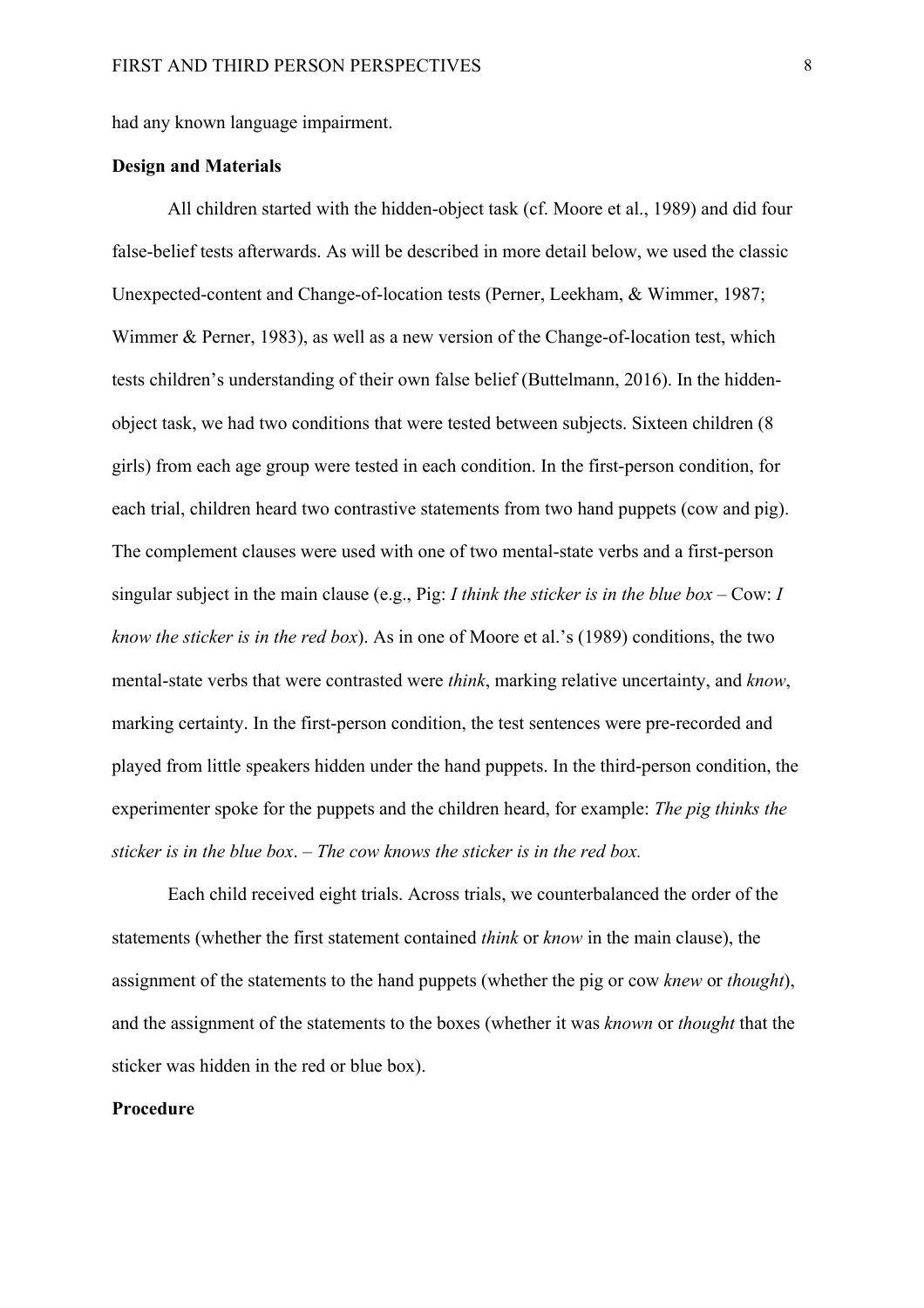All children were tested by a female experimenter, who sat opposite them at a small table. For each trial, a child saw two opaque boxes on the table - always a red and a blue one. The red box was always placed to the left of the child.

The experiment started with a pre-test. The experimenter told the child that she, the pig, and the cow had hidden many stickers in the boxes, and that the pig and the cow would help the child to find these. She also told the child that pig and cow might not remember all the hiding places. For each of four trials a new pair of boxes was placed on the table, in front of the child. After the experimenter put the two boxes on the table, she asked the puppets: *Can you help X* (child's name) *find the sticker? Which box is the sticker in?* 

In the pre-test, the child heard two non-contrastive statements about the location of the sticker from the two hand puppets. One statement was affirmative, the other was negated: For example, Pig: *The sticker is in the red box.* – Cow: *The sticker is not in the blue box.* Whether the cow or the pig used the affirmative or negated statement and which statement came first was counterbalanced. In the pre-test, children were allowed to choose and open one of the two boxes right away. Children who picked the right box in at least three out of four trials continued with the experiment. Children who scored lower than three out of four trials received two additional trials. If they then picked the right box in four out of six trials, they also continued with the experiment. As indicated above, we had to exclude one 3-yearold because she did not reach this criterion.

In each experimental trial, children had to choose one box, but were not allowed to look into any of the boxes before they were finished with all eight trials. In the first-person condition, the hand puppets uttered the pre-recorded test sentences. In the third-person condition, the hand puppets first whispered into the experimenter's ears, who then uttered the test sentences. The whispering did not contain any actual words and the experimenter produced the third-person complements right after the whispering. No additional instructions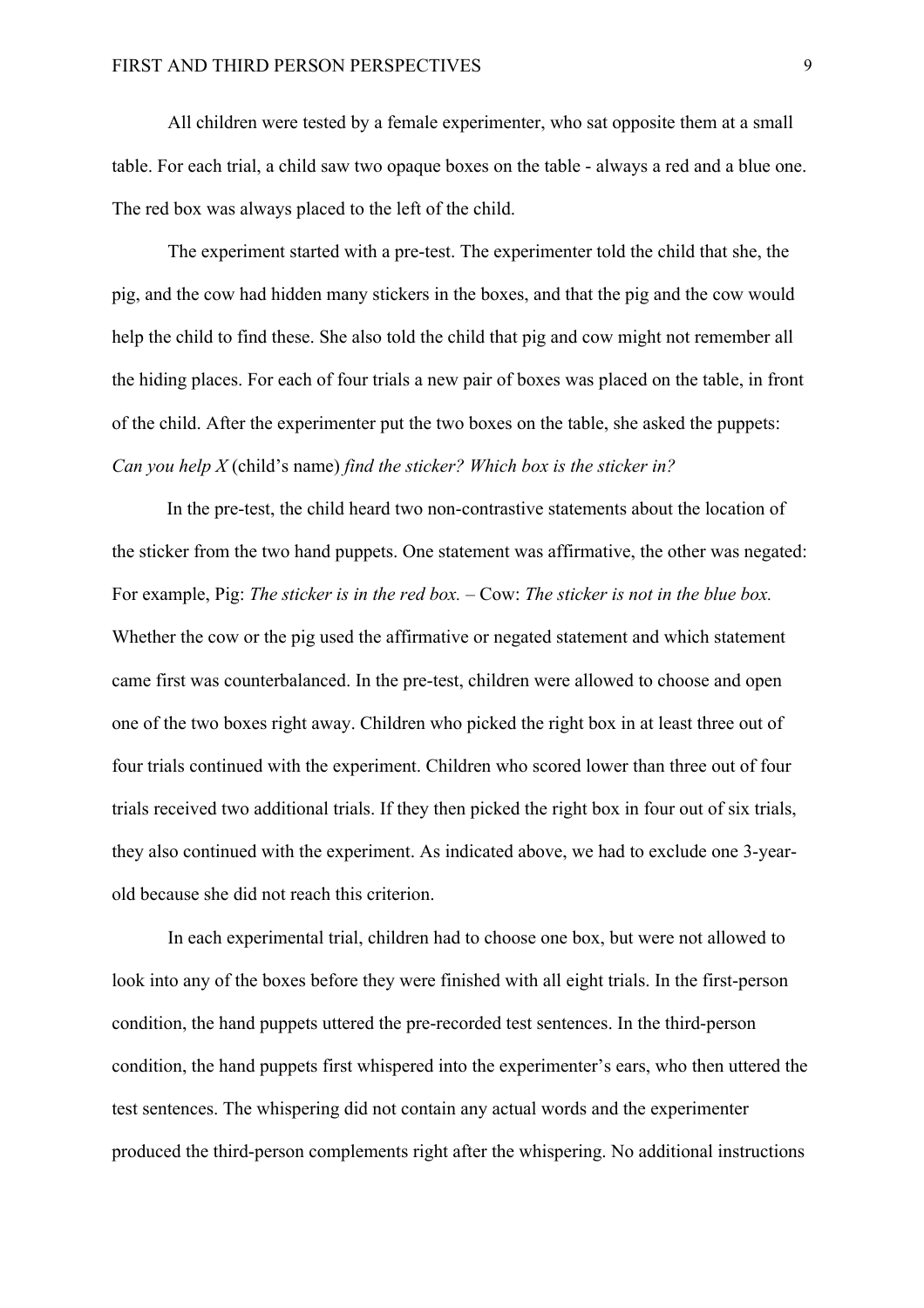were given to the child. Since the task was quite demanding, there was a break after four experimental trials during which the experimenter played a puzzle game with the child. They played this for about five minutes and then continued with the second set of experimental trials. Before they did the false-belief tests, the children were allowed to look into the boxes they chose and collect their stickers. Note that, finally, all boxes contained stickers so that children were not differently rewarded before they entered the subsequent false-belief test.

For testing the children's understanding of false belief we presented them with four different tasks. In the classic Change-of-location test (Wimmer & Perner, 1983), children had to answer a test question about another person's false belief. The experimenter told the story and acted it out with two little dolls and props: Sally puts a ball into her basket. Sally leaves the room. Ann transfers the ball from Sally's basket into her box. Sally returns. Then the experimenter asked three questions: (1) the test question *Where will Sally look for her ball?*  (2) the reality control question *Where is the ball really?* and (3) the memory control question *Where did Sally put her ball in the first place?*

The 'Change-of-location own-belief test' is based on the classic Change-of-location paradigm but tests children's understanding of their own false belief (Buttelmann, 2016). For this, things were arranged such that the children searched in the incorrect location for a small toy. The experimenter placed two boxes (a green and a pink one) on the table and told the child that she was going to hide a small toy ball in one of them. Then she put an occluder on the table to block the child's view and put the toy ball into one of the boxes (the pink one in Figures 1a and b). At the same time she slightly manipulated the position and the cover of the other box (the green one in Figure 1). So, after the occluder was removed, it looked like the experimenter had manipulated one box, but had not touched the other one (see Figure 1c, and Buttelmann, 2016, for details on the procedure of this test). Then she asked the child (1) the manipulation control question *Where is the ball?* Except for one 3-year old, all children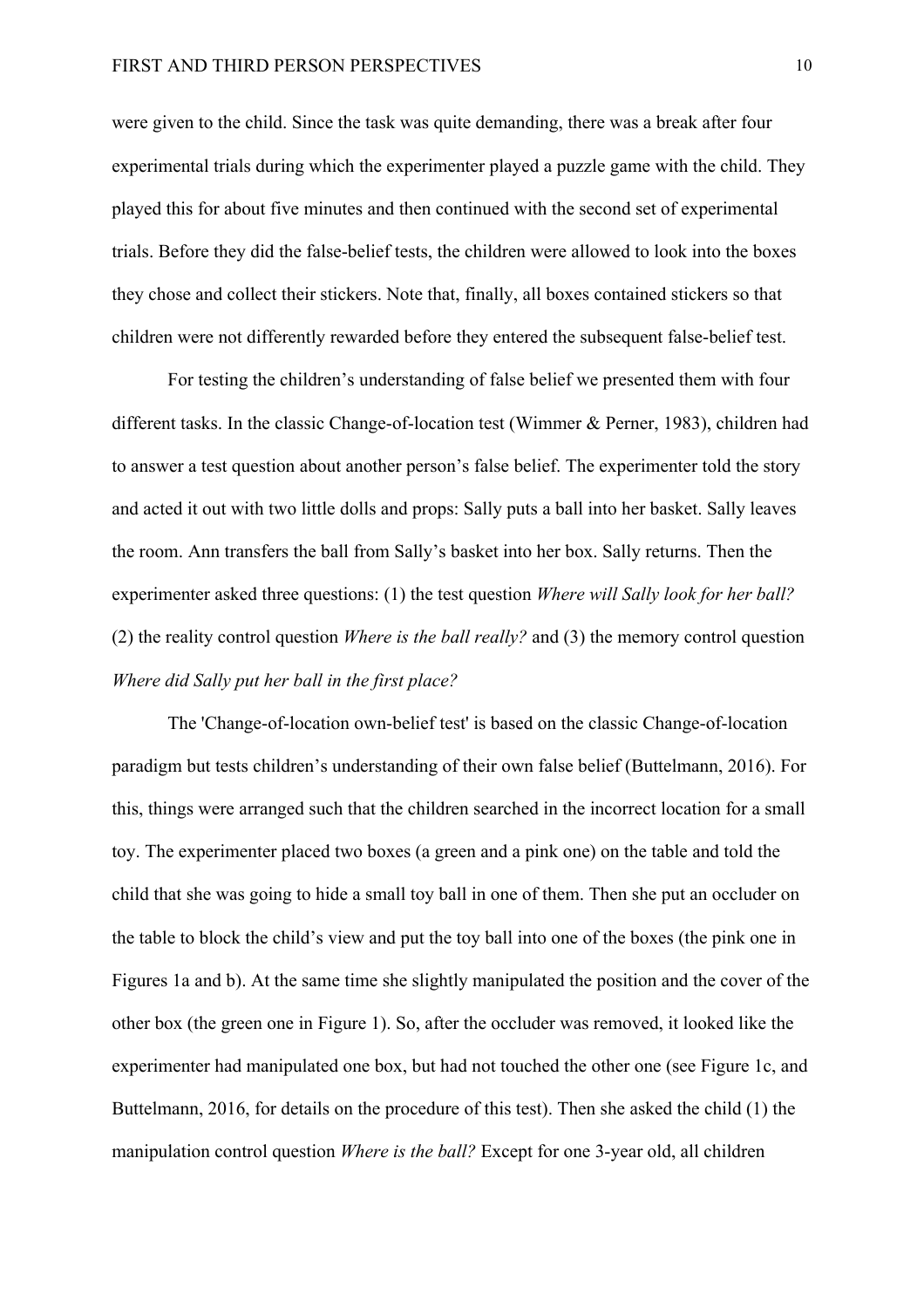pointed to the box that looked like it had been manipulated and thus held a false belief concerning the location of the ball. The experimenter then showed the child that this box was actually empty and that the ball was hidden in the other box. She then put the ball back in the same box (i.e., the one which did not look like it had been manipulated), and asked (2) the test question *Where did you first think the ball was?* As in the classic Change-of-location test, the experimenter also asked (3) the reality control question *Where is the ball now?*



*Figure 1*. Depictions from a 3-year-old girl indicating her responses in the Change-oflocation own-belief test.

The Unexpected-content or 'Smarties' test included questions about both children's own and another person's false belief (Perner et al., 1987). We followed the original procedure of the task and used a Smarties tube that was filled with crayons. The experimenter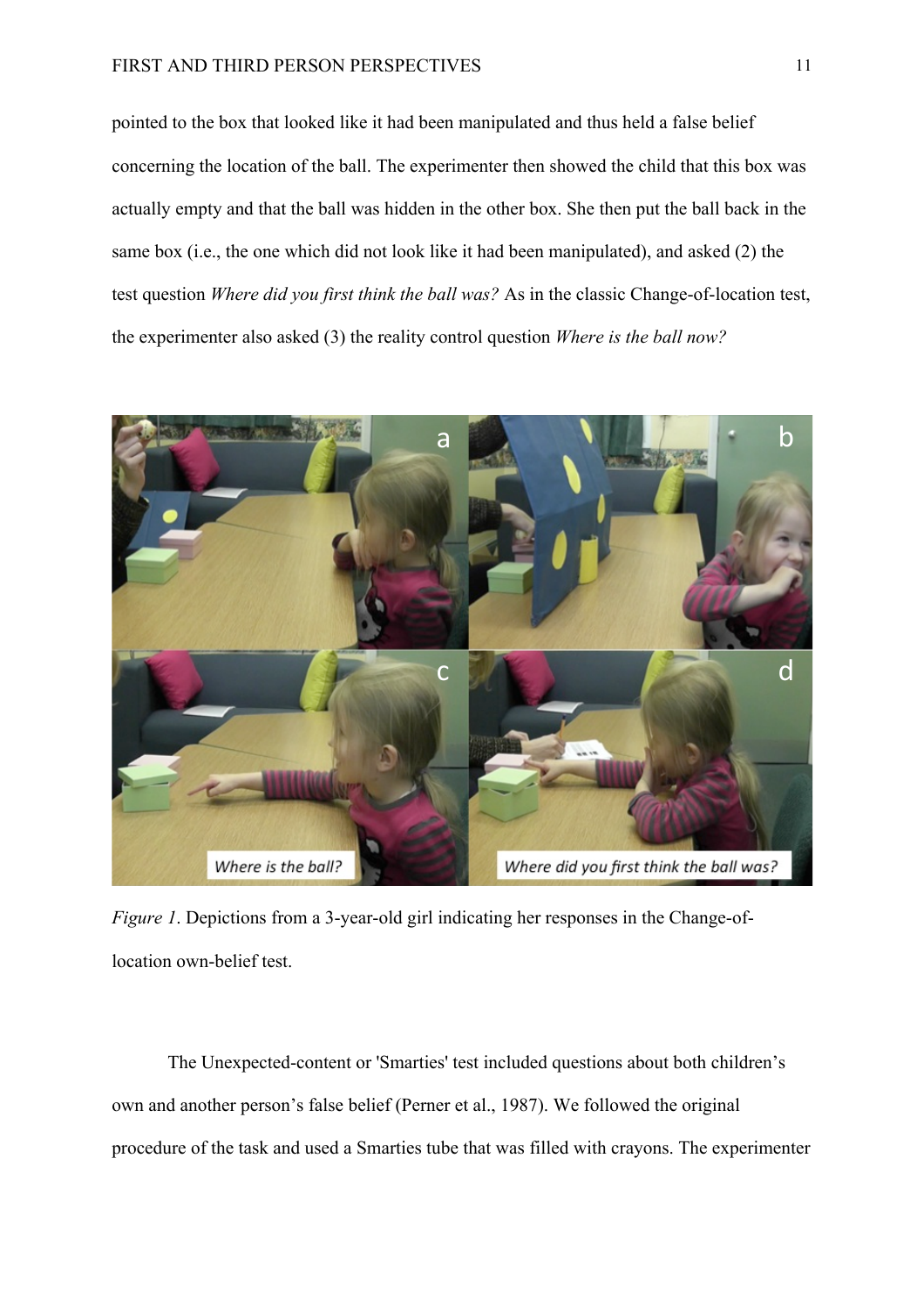first asked the child what s/he thought was is in there. After s/he said *Smarties, chocolate, sweets* or something similar, the experimenter showed the child the actual content of the box (crayons). Then she put the crayons back into the tube, closed it, and asked the child three questions: (1) the memory control question *Can you remember what's inside here?* (2) the own-belief test question *What did you first think was inside here?* and (3) the other-belief test question *What will pig think is inside this box?* The order of the own-belief test question (2) and the other-belief test question (3) was counterbalanced across children.

We were thus able to test children's understanding of their own and of others' false beliefs in scenarios involving unexpected contents and the change of an object's location. The Unexpected-content and Change-of-location tests were presented as blocks, and the order was counterbalanced. Within these blocks we also counterbalanced the order of own and others' false-belief questions. Test sessions lasted 20-25 minutes.

# **Scoring**

Children's choices in the hidden-object task were scored as correct when they chose the box marked by *I know* in the first-person condition and the box marked by *the pig/ the cow knows* in the third-person condition.

For each false-belief task children got a score of 1 (pass) if they correctly answered both the test question and the corresponding control question(s). Overall, eight 3-year-olds failed to correctly answer the reality control question (about the actual location of the object) in the Change-of-location task (five in the Change-of-location own-belief test; 3 in the Change-of-location other-belief test). In addition, six 3-year-olds did not give a correct answer to the memory control question (about the actual content of the Smarties tube) in the Unexpected-content task. Among the 4-year-olds, only two gave incorrect answers to the reality control questions (about the actual location of the object) in the Change-of-location own-belief test. Trials for which children did not answer the control question(s) correctly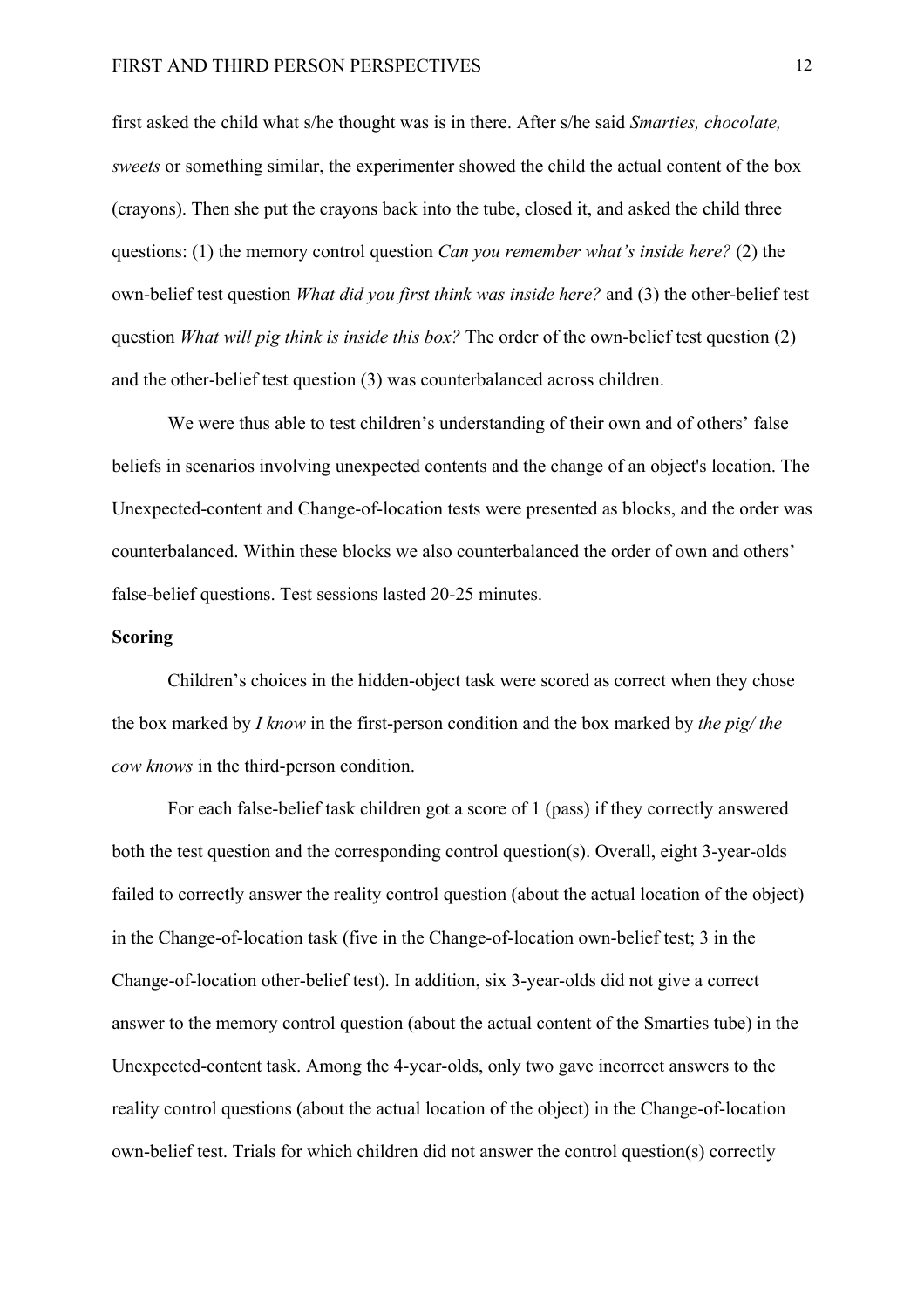were dropped from the analyses. That is, for that specific false-belief test, they did not get a score of either 0 (fail) or 1 (pass). For the Unexpected-content task, this means that they did not get a score for either the own or the other false-belief test question. However, no child failed all control questions. So, each child got a score of 0 (fail) or 1 (pass) for at least one false-belief measure and was considered in the subsequent analyses.

## **Results**

First, we analyzed children's performance in the hidden-object task. A 2 (age: 3 vs. 4 year-olds) by 2 (condition: first-person vs. third-person complements) ANOVA suggested that there was a significant interaction between age and condition  $(F_{1,60)} = 10.56$ ,  $p = .002$ ). Therefore, we run separate analyses for the two age groups. The 3-year-olds performed at chance in both the first-person and the third-person condition (first-person:  $M = 52.3\%$  of trials, *SD* = 13.1; Wilcoxon: *Z* = .577, *N* = 16, *p* = .564; third-person: *M* = 50.0% of trials, *SD*  $= 12.9$ ; Wilcoxon:  $Z = .054$ ,  $N = 16$ ,  $p = .957$ ) (see Figure 2). Similarly, there was no significant difference between the younger children's performances in the first- and thirdperson conditions (Mann-Whitney *U*-test:  $U = 117.0$ ,  $Z = .443$ ,  $N_{\text{first person}} = 16$ ,  $N_{\text{third person}} =$ 16,  $p = .657$ ). The 4-year-olds, in contrast, performed above chance in both conditions (firstperson: *M* = 58.6% of trials, *SD* = 16.3; Wilcoxon: *Z* = 2.08, *N* = 16, *p* = .038; third-person:  $M = 79.7\%$  of trials, *SD* = 15.1; Wilcoxon:  $Z = 3.434$ ,  $N = 16$ ,  $p = .001$ ). Unlike the 3-yearolds, the older children also performed significantly better in the third-person condition than in the first-person condition (Mann-Whitney *U*-test:  $U = 46.0$ ,  $Z = 3.157$ ,  $N_{\text{first person}} = 16$ ,  $N_{\text{third}}$  $p_{\text{person}} = 16$ ,  $p = .002$ ) (see Figure 2). When we directly compared the two age groups, we found that the 4-year-olds performed better than the 3-year-olds in the third-person condition (Mann-Whitney *U*-test:  $U = 238$ ,  $Z = 4.23$ ,  $N_{3\text{-year-olds}} = 16$ ,  $N_{4\text{-year-olds}} = 16$ ,  $p < .001$ ). For the first-person condition, however, we did not find any significant age differences (Mann-Whitney *U*-test:  $U = 148$ ,  $Z = .793$ ,  $N_{3\text{-year-olds}} = 16$ ,  $N_{4\text{-year-olds}} = 16$ ,  $p = .468$ ).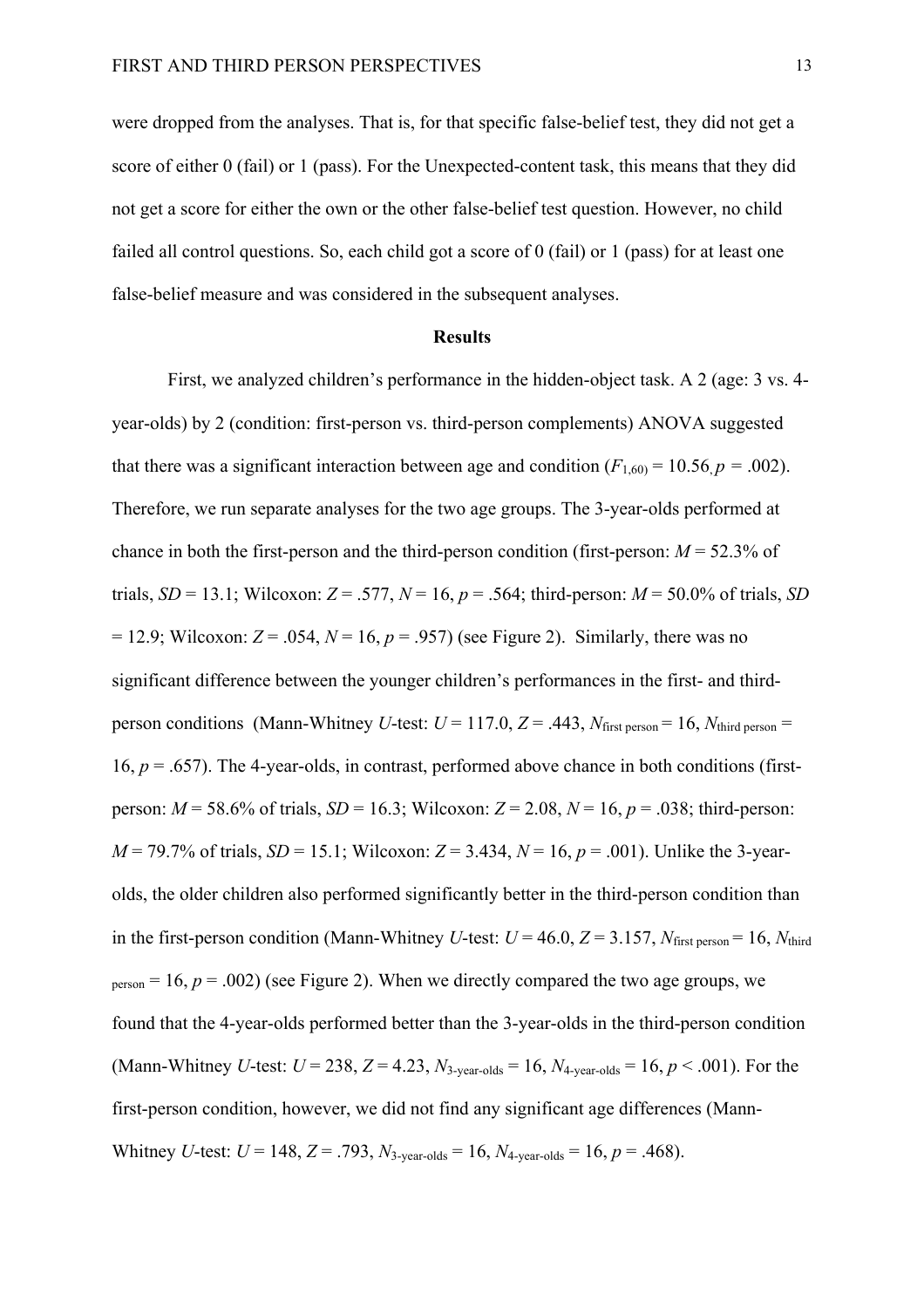

*Figure 2*. Mean number of correct trials in the hidden-object task as a function of age and condition. Horizontal line indicates chance level. Error bars represent 95% confidence intervals.

Table 1 shows the number and percentages of children who passed each false-belief test in each age group. Remember that we had to exclude a number of 3-year-olds and two 4 year-olds from some trials because they did not answer the corresponding control question(s) correctly. In addition, one 3-year-old did not have a false belief in the own false-belief version of the Change-of-location test. Therefore, depending on the task, the total number of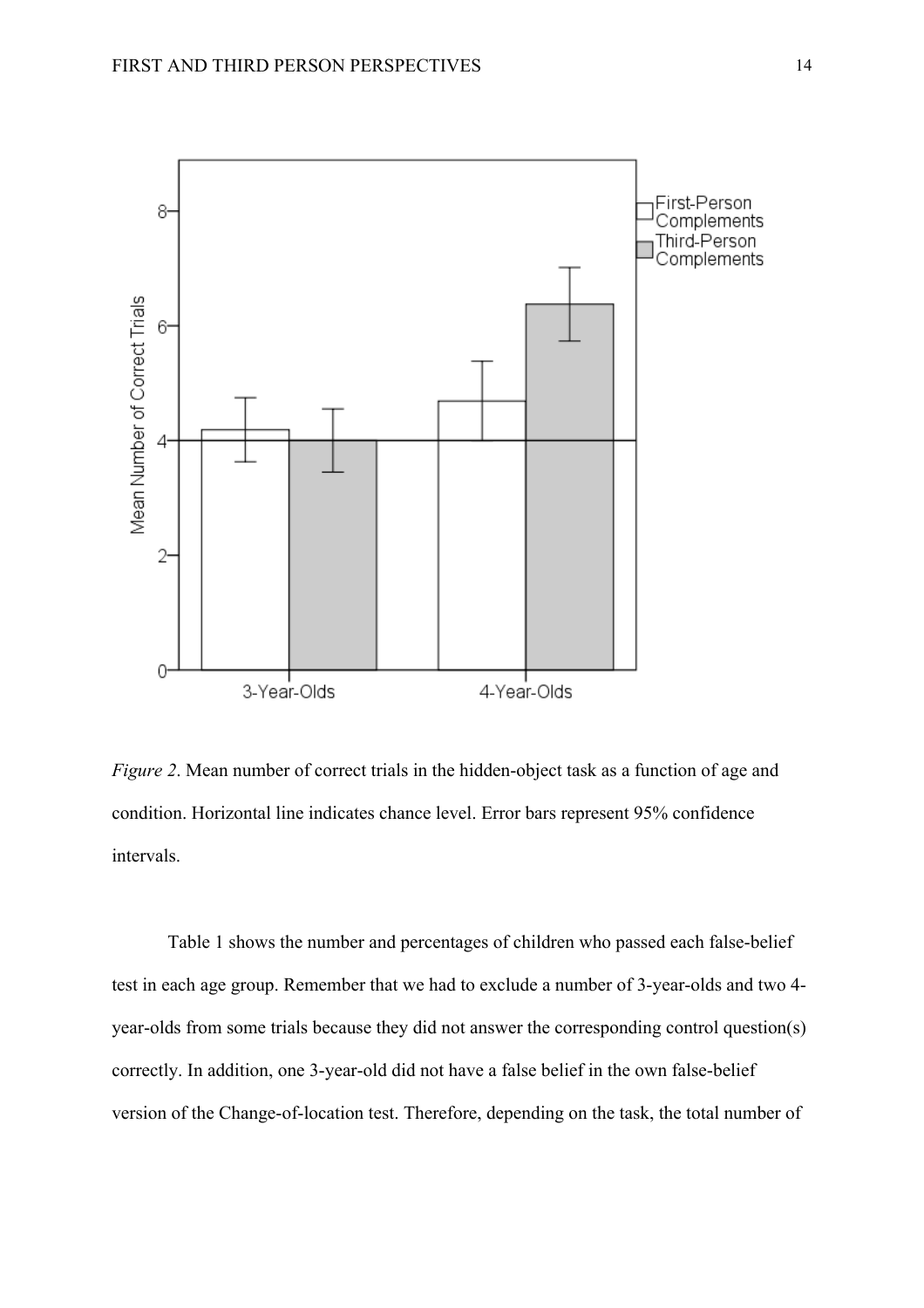3-year-olds included in the analyses ranges from 26 to 29. And the number of 4-year-olds included in the analyses ranges from 30 to 32.

# Table 1.

*Number and Percentage of Children who Passed the False-Belief Tests out of Children who Correctly Answered the Corresponding Control Questions*

| False-Belief Test  | Version | 3-year-olds   | 4-year-olds  |
|--------------------|---------|---------------|--------------|
| Change of location | Own     | $35\% (9/26)$ | 83\% (25/30) |
|                    | Other   | 24% (7/29)    | 63\% (20/32) |
| Unexpected content | Own     | $31\% (8/26)$ | 84\% (27/32) |
|                    | Other   | $35\% (9/26)$ | 50\% (16/32) |

The 4-year-olds performed better in the own- than in the other-false-belief tests. No significant differences were found between the own-false-belief versions of the Unexpectedcontent test and the Change-of-location test (McNemar test,  $N = 50$ ,  $p = .804$ ). Similarly, there was no significant difference between the other-false-belief versions of both tasks (McNemar test,  $N = 56$ ,  $p = .839$ ). Therefore, both tasks were combined for percentages of trials passed in the own- and other-false-belief tests. The 4-year-olds performed above chance in the own-false-belief tests ( $M = 84.4\%$  of trials,  $SD = 29.6$ ; Wilcoxon test,  $Z = 4.315$ ,  $N =$ 32,  $p < .001$ ) and at chance in the other-false-belief tests ( $M = 56.3\%$  of trials,  $SD = 39.7$ ; Wilcoxon test,  $Z = .894$ ,  $N = 32$ ,  $p = .371$ ). The 3-year-olds performed below chance in both the own- and the other-false-belief tests (own:  $M = 31.3\%$  of trials,  $SD = 37.6$ ; Wilcoxon:  $Z =$ 2.558,  $N = 32$ ,  $p = .011$ ; others':  $M = 25.8\%$  of trials,  $SD = 31.3$ ;  $Z = 3.441$ ,  $N = 31$ ,  $p = .001$ ).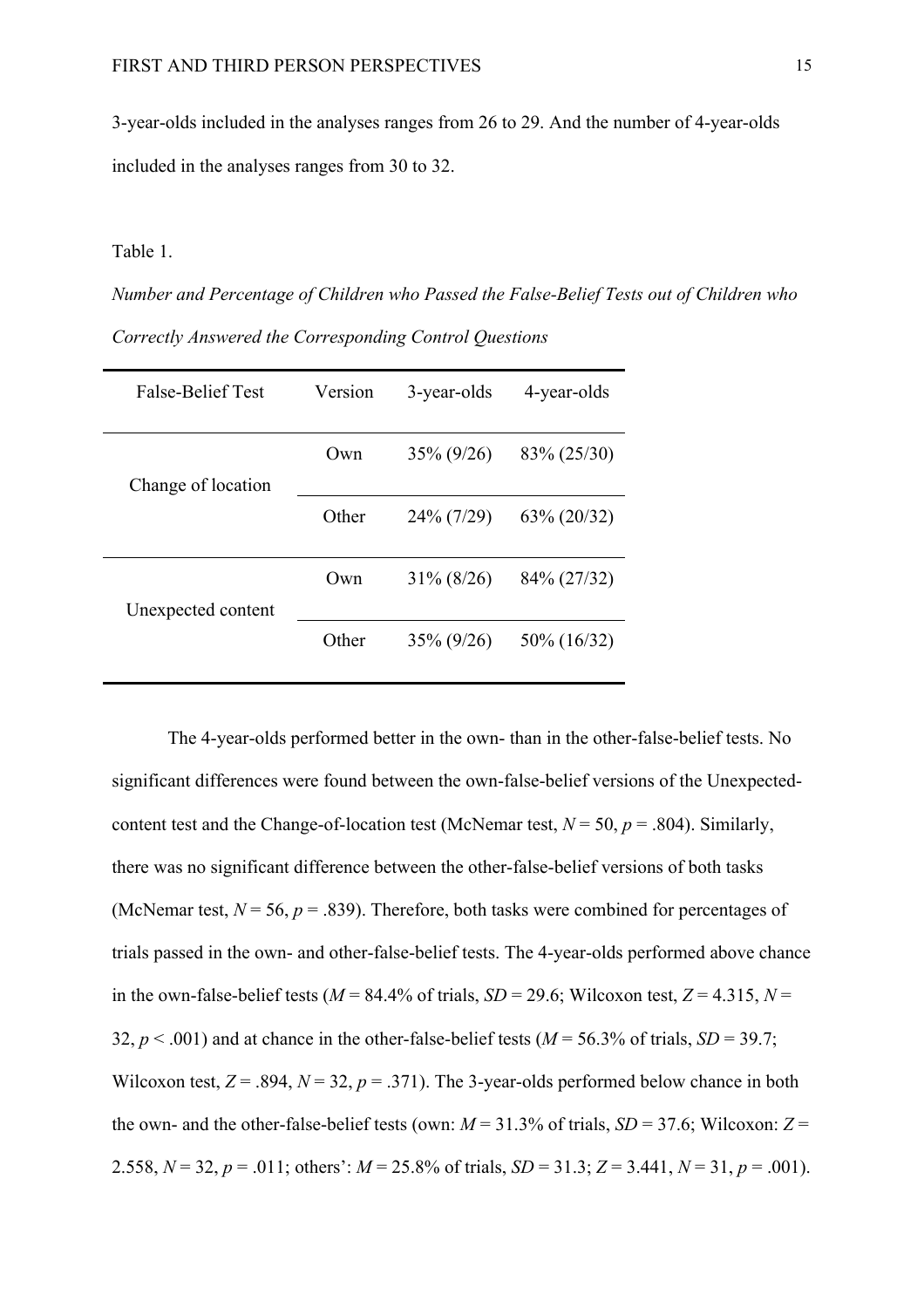In accordance with these results, we found that the 4-year-olds performed better than the younger age group in both own- (Mann-Whitney *U*-test:  $U = 857$ ,  $Z = 4.98$ ,  $N_{3\text{-}year\text{-}olds} = 31$ ,  $N_{4\text{-year-olds}} = 32, p < .001$ ) and other-false-belief tests (Mann-Whitney *U*-test:  $U = 704, Z =$ 3.06,  $N_{3\text{-year-olds}} = 31$ ,  $N_{4\text{-year-olds}} = 32$ ,  $p = .002$ ).

The pairwise comparisons presented so far suggest that between the ages of 3 and 4, children develop a better understanding of third-person complements and of their own false belief. Their understanding of others' false beliefs also develops, but even the 4-year-olds still performed at chance in tasks testing the understanding of others' false beliefs. In order to further investigate whether there is a relationship between children's understanding of firstand third-person complements and their understanding of false belief, we ran two regression models in R (R Core Team, 2014). In the first model, we entered children's performance in the hidden-object task (percentage trials correct), condition (first-person vs. third-person complements), and age (3 vs. 4) to predict their performance on own-false-belief tasks. Condition and age were coded as categorical variables ('third-person' and '4-year-olds' respectively). Performance in the hidden-object task was coded as a continuous numerical variable. We found main effects for age, performance in the hidden-object task, and condition, as well as a 3-way interaction between all three factors (see Table 2). Together with the pairwise comparisons presented above, these main effects and complex interaction suggest that it is the older children's growing understanding of third-person complements that is related to their improved understanding of their own false belief.

# Table 2.

*Linear Regression Model to Predict Children's Understanding of Own False Belief Based on Age, Performance in the Hidden-Object Task, and Condition*

| Predictor   | Estimate |       |                        |   |
|-------------|----------|-------|------------------------|---|
| (intercept) |          | . J J | $\sim$<br>-<br>. . J J | . |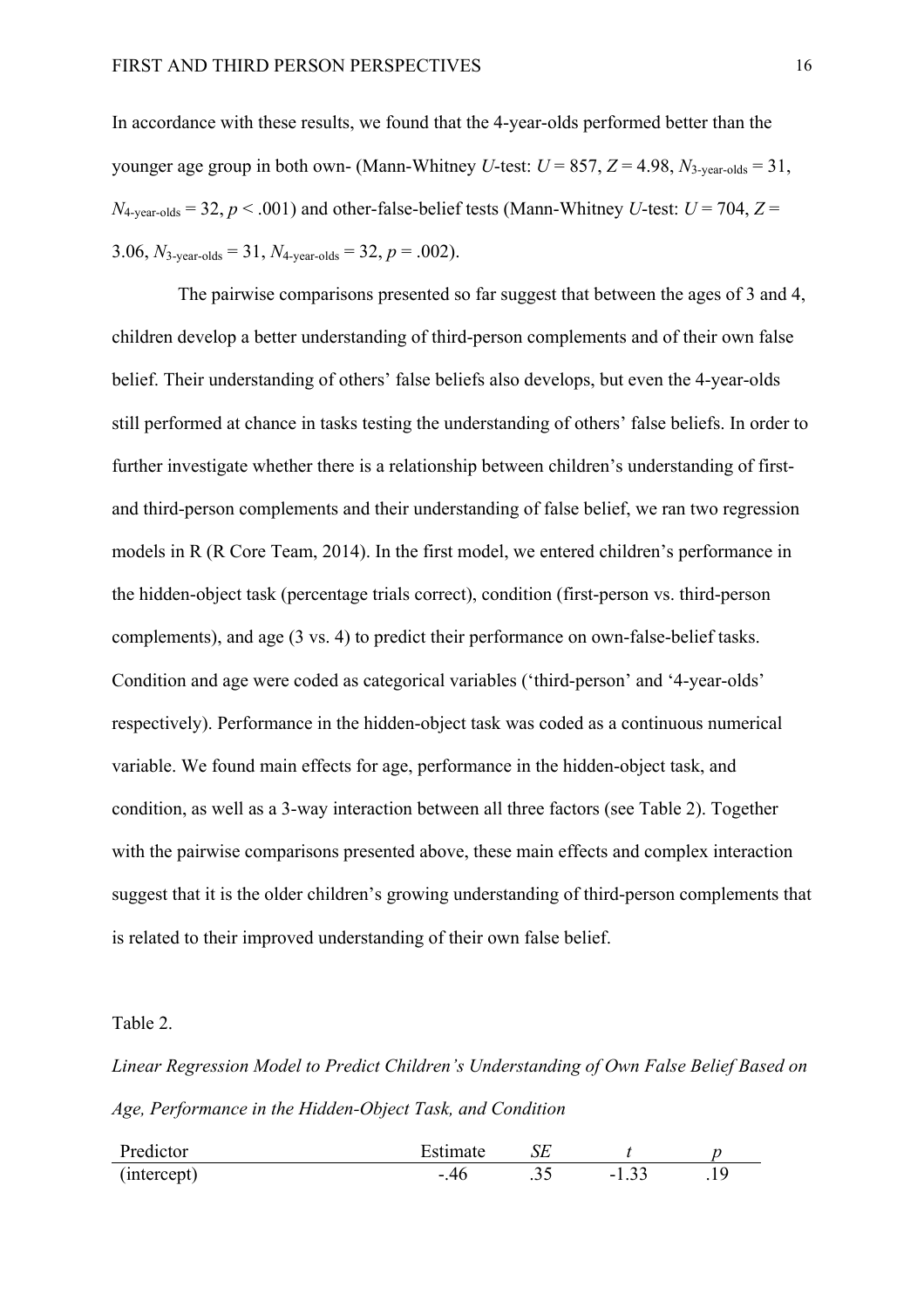#### FIRST AND THIRD PERSON PERSPECTIVES 17

| Age (4-year-olds)                | -98     | -47 | 2.10    | < 0.05 |
|----------------------------------|---------|-----|---------|--------|
| Condition (third person)         | 1 27    | .48 | 2.63    | < 0.05 |
| Hidden-object task (% correct)   | 147     | -64 | 2.30    | < 0.05 |
| Age*Condition                    | $-1.44$ | .74 | $-195$  | .06    |
| Age*Hidden-object Task           | $-98$   | .83 | $-1.19$ | .24    |
| Condition*Hidden-Object Task     | $-2.46$ | -91 | $-2.70$ | < 01   |
| Age*Condition*Hidden-Object Task | 2.62    | 119 | 2 20    | < 0.05 |

When we entered the same variables to predict children's performance on otherfalse-belief tasks, we found a main effect for their performance in the hidden-object task and a 2-way interaction between age and performance in the hidden-object task. Together with the pairwise comparisons presented above, this suggests that only the 4-year-old children's understanding of complement clauses was positively related to their understanding of others' false beliefs (see Table 3).

## Table 3.

# *Linear Regression Model to Predict Children's Understanding of Others' False Belief Based on Age, Performance in the Hidden-Object Task, and Condition*

| Predictor                        | Estimate | SE   |         |        |
|----------------------------------|----------|------|---------|--------|
| (intercept)                      | 3.19     | 0.75 | 4.25    | < 0.01 |
| Age (4-year-olds)                | $-1.36$  | 1.02 | $-1.34$ | .19    |
| Condition (third-person)         | $-2.08$  | 1.04 | $-2.00$ | .05    |
| Hidden-object task (% correct)   | $-2.90$  | 1.38 | $-2.10$ | < 0.05 |
| Age*Condition                    | 1.66     | 1.59 | 1.04    | .30    |
| Age*Hidden-object Task           | 3.61     | 1.78 | 2.02    | < 0.05 |
| Condition*Hidden-Object Task     | 3.42     | 1.97 | 1.74    | .09    |
| Age*Condition*Hidden-Object Task | $-3.40$  | 2.57 | $-1.32$ | .19    |

## **Discussion**

In the current study, we found developmental differences between 3- and 4-year-old English-speaking children's understanding of third-person complements and between 3- and 4-year-olds' understanding of false belief. In particular, the older children performed above chance level and also significantly better than the younger age group in the third-person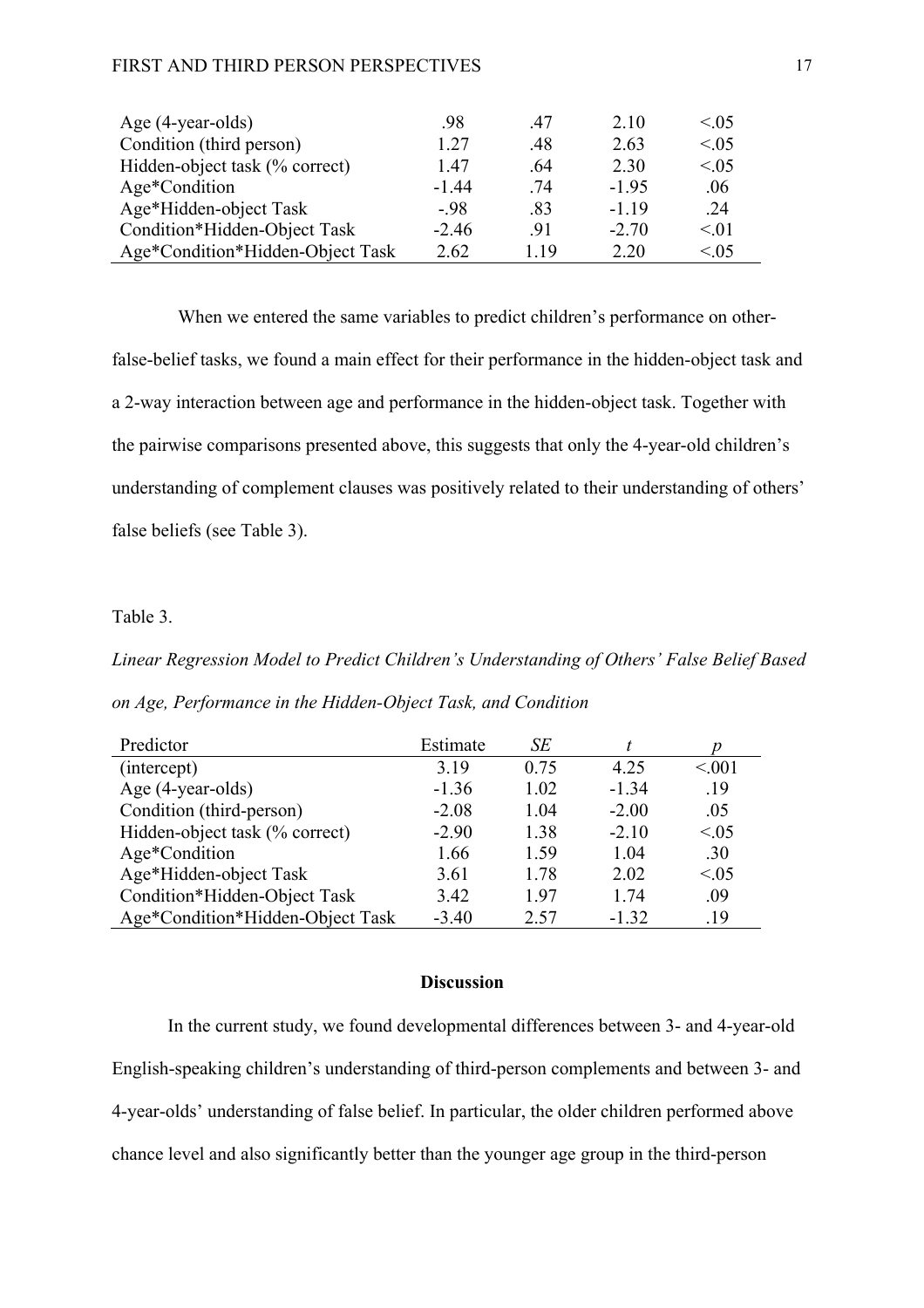condition of the hidden-object task (with third-person complements) and in the own-falsebelief tests. Unlike the younger age group, the 4-year-olds also performed just above chance in the first-person condition of the hidden-object task (with first-person complements), but their performance in this condition did not significantly differ from the 3-year-olds. In addition, the 4-year-olds performed at chance level in the other-false-belief-tasks, whereas the 3-year-olds were below chance and significantly worse than the older age group. Together with these pair-wise comparisons, the main effects and complex interactions in the regression analyses suggest that the older children's understanding of own false belief was positively related to their understanding of third-person complements. Their developing understanding of others' false beliefs seems to be related to their understanding of both first- and thirdperson complements. These findings support our main hypothesis that the developmental link between third-person complements and false-belief understanding should be stronger than the relation between first-person complements and false belief because third-person complements are more likely to encode genuine reference to mental states and mental processes (e.g., Diessel & Tomasello, 2001; Howard et al., 2008; Manson, 2002). In addition, the older children found it easier to distinguish the semantics of the mental verbs *think* and *know* in a third-person context than in a first-person context, which supports the assumption that the semantics of mental verbs is less ambiguous when used with third-person subjects (cf. Howard et al., 2008).

We found no clear developmental links between first-person complements and falsebelief understanding. In the hidden-object task, the 4-year-olds did not perform significantly better with first-person complements than their younger peers. However, we did find developmental differences for children's understanding of false belief in the sense that the 4 year-olds were significantly better than the 3-year-olds, despite the 4-year-olds only being at chance on others' false beliefs. It would also be possible that the understanding of first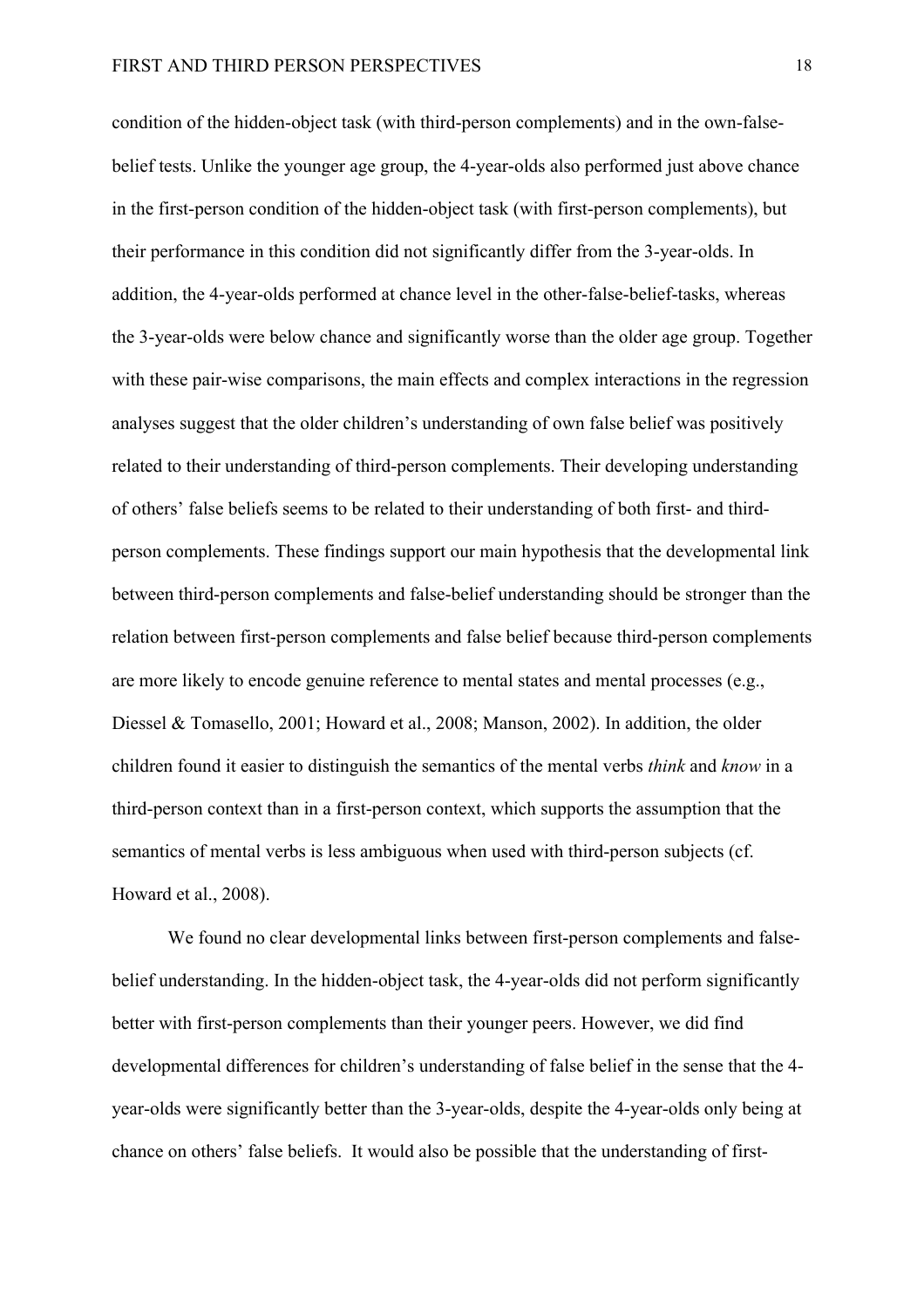person complements was linked to children's understanding of their own false beliefs. But the regression analysis and pairwise comparisons suggest that only the third-person complements, not the first-person complements, were positively linked to children's understanding of their own false beliefs. These findings provide further support for the assumption that it is third-person complements that are intrinsically related to children's development of false-belief reasoning. We suggest that first-person complements show weaker links to children's false-belief development because they do not necessarily refer to mental states and are ambiguous even when they are used as epistemic markers (cf. Diessel  $\&$ Tomasello, 2001; Howard et al., 2008).

However, previous studies did find correlations between children's understanding of first-person complements and false belief as well as developmental differences between 3 and 4-year-olds' understanding of first-person complements with mental verbs (e.g., Howard et al., 2008; Moore et al., 1989; 1990). The discrepancies between the current and previous studies might be due to methodological differences. For example, Moore et al.'s (1989) finding that there were developmental differences for children's understanding of first-person complements might be due to the fact that the age ranges applied in that study were much wider than that of the current study (i.e., the 4-year-olds were between the ages of 4 and 5). Therefore, the effect might have been driven by the older participants. Another possible explanation is that in Moore et al.'s (1989) original study, the experimenter produced all test sentences, whereas we used pre-recorded test sentences in the first-person condition. However, when we did a similar study with German-speaking children, the test sentences were produced live in both conditions of the hidden-object task, as in the Moore at al. study. The pattern of results was similar to those of the present study: we found developmental differences only for third-person complements and false-belief understanding (Brandt & Buttelmann, 2015).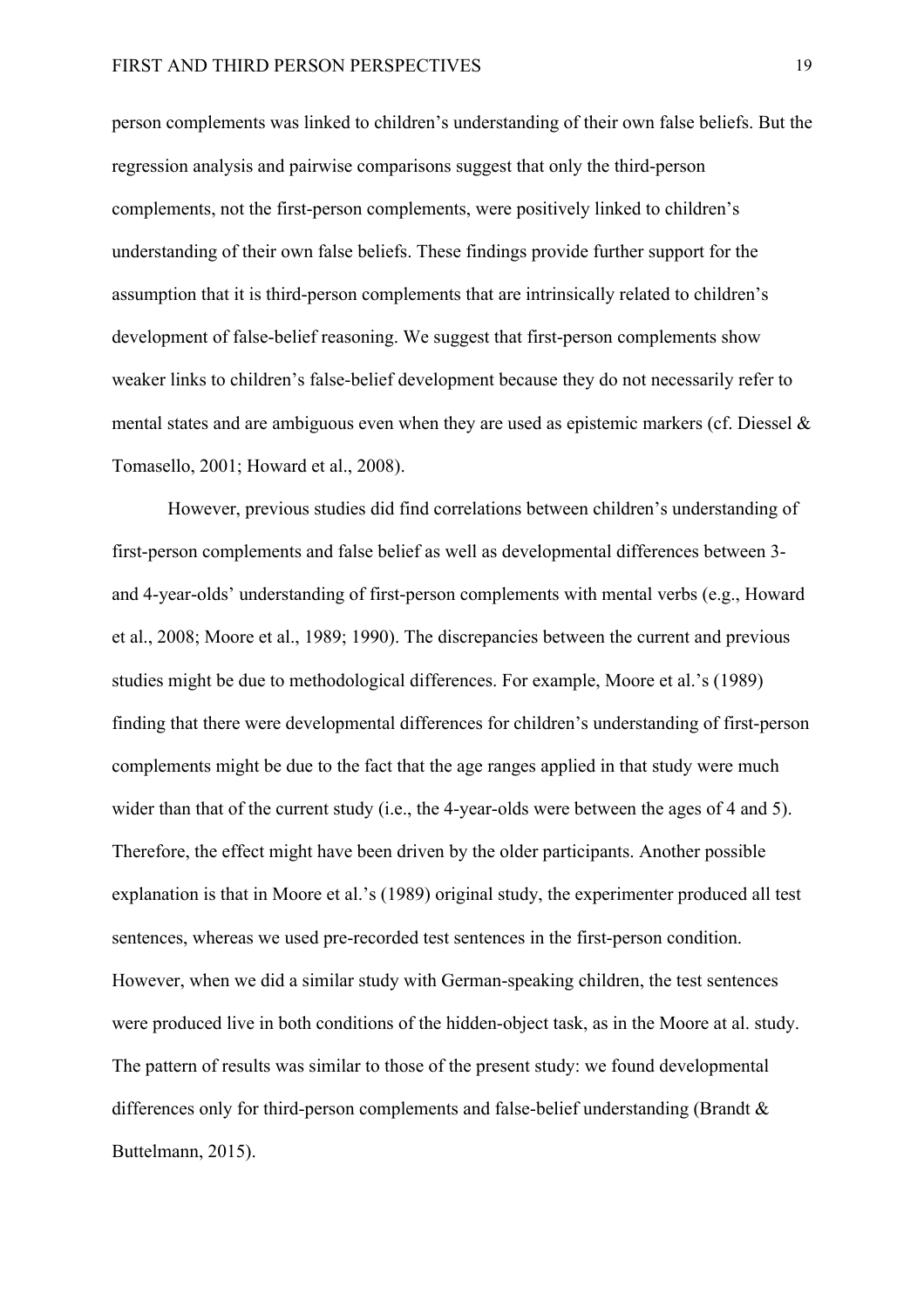As mentioned before, previous studies also found correlations between children's understanding of first-person complements and their general understanding of false belief (Howard et al., 2008; Moore et al., 1990). However, unlike the current study, previous investigations have not systematically distinguished between children's understanding of their own and others' false beliefs. For example, Howard et al. (2008) also used the Unexpected-content test, but gave children a combined score for their answers to the questions about their own and someone else's false beliefs. When we systematically distinguished between children's understanding of their own and others' false beliefs, we found a positive relation between the older children's developing understanding of others' false beliefs and their comprehension of both first- and third-person complements (see regression analysis in Table 3). However, the older children's understanding of their own false beliefs was more advanced than their understanding of others' false beliefs and was only positively related to their understanding of third-person complements (see regression analysis in Table 2).

The relationship between first-person complements and false-belief understanding is probably due to the fact that, although phrases like *I think* or *I know* are often used just like adverbials expressing (un)certainty (e.g., Diessel & Tomasello, 2001; Thompson & Mulac, 1991; Verhagen, 2005), this function is not completely independent of the more complex meanings of these mental-state verbs. Most of the time, we do not use these phrases to explicitly refer to mental states. Still, even using them to express different degrees of certainty requires some concept of mind. Indeed, recent proposals suggest that even if firstperson complements are not used to refer to mental states directly, their mastery may bootstrap young children into understanding true reference to mental states. This might be because children notice that the verbs they use and comprehend as a signal of, for example, (un)certainty, are being used in a slightly different way and might be used and comprehended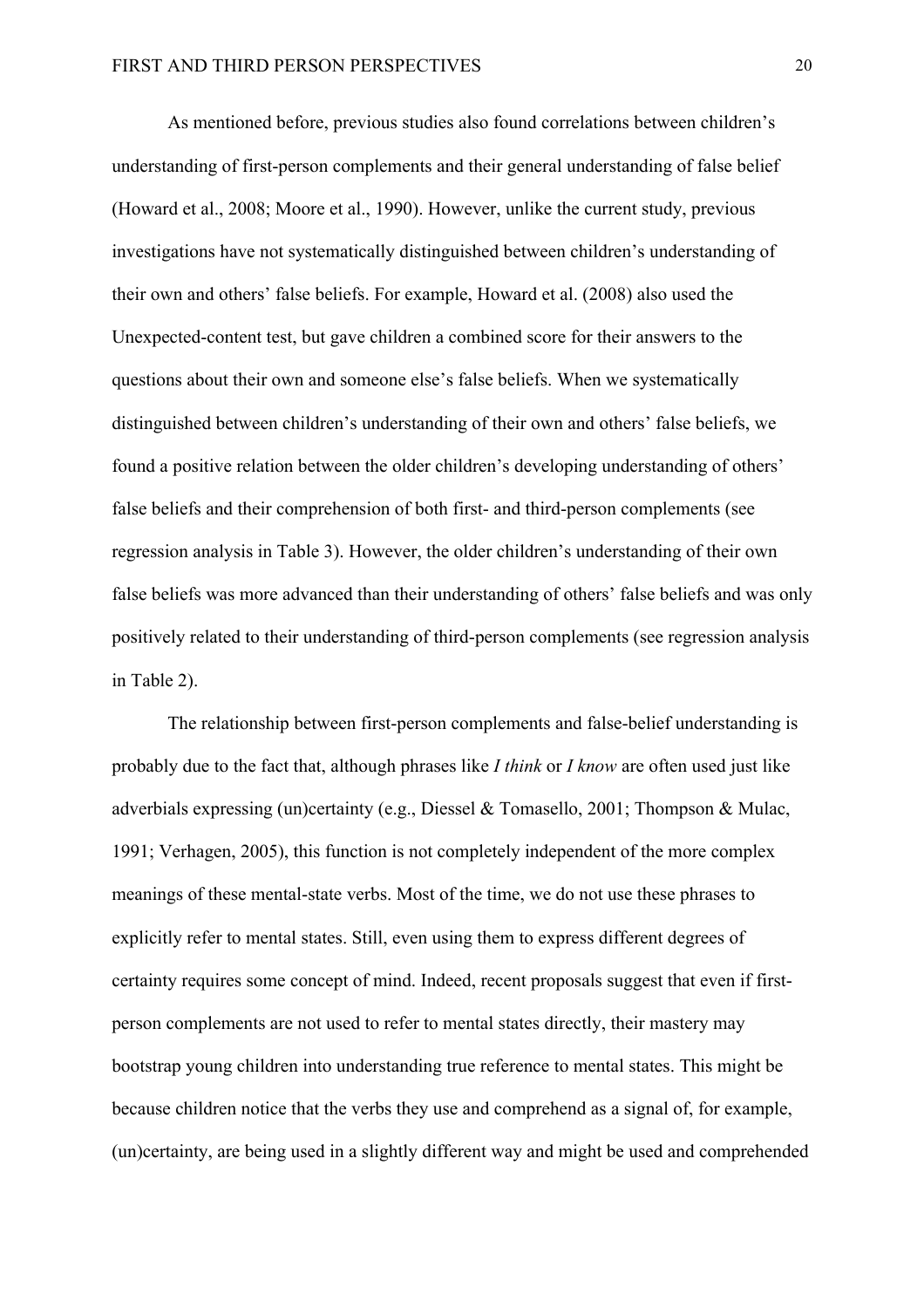as more or less explicit reference to mental states (Gordon, 1995; Tomasello & Rakoczy, 2003). Children's comprehension of mental verbs in first-person contexts is also likely to be informed by their understanding of mental verbs in other contexts, such as third-person complements, where these verbs are more likely to refer to mental states. However, as has been shown for a variety of linguistic terms and constructions (for an overview see Tomasello, 2003), developing a more abstract, context-independent representation of mental verbs takes time. And, as our current and previous findings suggest, the acquisition of an abstract representation of mental verbs also interacts with children's false-belief development.

A similar developmental story has been put forward for the acquisition of modal verbs and other forms of epistemic markers and evidentials, such as sentence-final particles, where children use apparently semantically and/ or syntactically complex terms and structures appropriately before they understand the full range of concepts behind these terms and structures (e.g., Aksu-Koç, Ögel-Balaban, & Alp, 2009; Matsui, Yamamoto, & Mc Cagg, 2006; Papafragou, 1998; Papafragou, Li, Choi, & Han, 2007). For example, children start using the modal auxiliary *will* at around the age of 2.5 (Wells, 1979). However, early in development, this modal auxiliary is most likely to be used to communicate intention. Only at around the age of 5 do children use *will* to express how certain they are about something (e.g., saying *that will be the postman* on hearing the door bell) (Wells, 1979). This latter use is referred to as epistemic modality and Papafragou (1998) has argued that children's comprehension and correct use of modal verbs with an epistemic function depends on their Theory-of-Mind development. In order to grasp the epistemic function of modal verbs, children need to have developed a "representational model of mind" (Forguson & Gopnik, 1988; as cited in Papafragou 1998, p. 383). However, she has also suggested that this epistemic function is related to other, more basic, functions of modal verbs and that it is,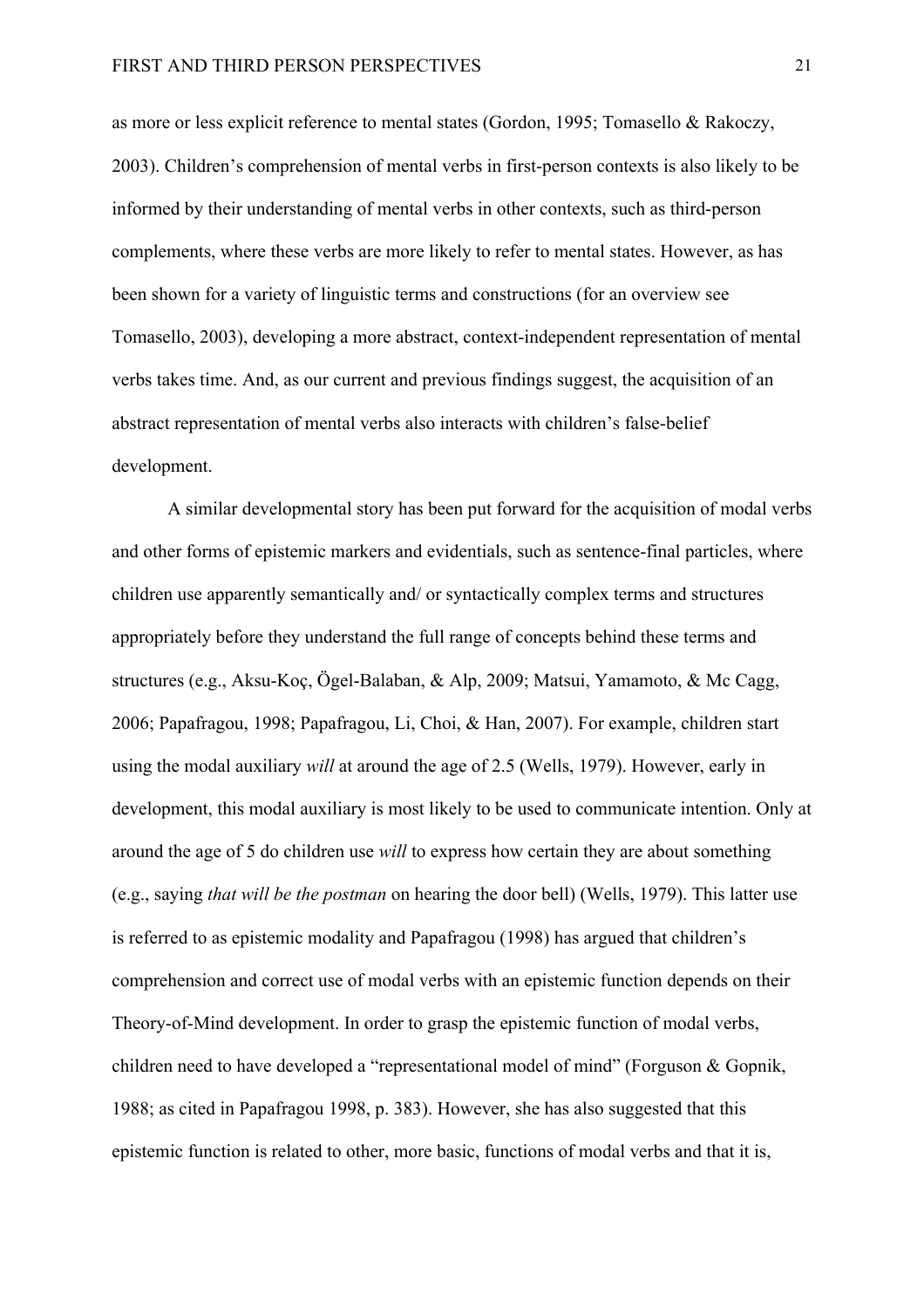indeed, not always easy to distinguish between epistemic and other kinds of modals when looking at spontaneous speech. It seems possible that, once children have acquired a Theory of Mind, they extend the more basic, root functions of modal verbs expressing intention, ability, obligation, etc. to the more complex, epistemic, functions of modal expression.

For mental verbs and complement clauses it has been suggested that children's comprehension and correct use of the more complex functions does not just depend on, but also supports their Theory-of-Mind development (e.g., Astington & Baird, 2005; de Villiers, 2007; Milligan et al., 2007). When children start using mental verbs and complement clauses, they tend to use first-person complements with restricted phrases and fixed discourse functions (Köymen, Lieven, & Brandt, 2015). Most importantly, it has been claimed that children's first uses of mental verbs and complements do not refer to mental states (e.g., Bartsch & Wellman, 1995 Diessel & Tomasello, 2001; Shatz, Wellman, & Silber, 1983). Nevertheless, children start to talk about their own mental states at around the age of 3 (Bartsch & Wellman, 1995). Results from the current study and previous research suggest that this talk about own mental states might be related to children's developing understanding of (others') false beliefs. However, third-person (and possibly also second-person) complements show a stronger developmental link with children's understanding of false belief. As has been suggested by de Villiers (2007, p. 1868), complement clauses serve as representational tools for children's (and adults') false-belief understanding because "the complement is embedded under the verb and takes the particular perspective or point of view of the subject, not the speaker, licensing also the subject's terms of reference even when these are not the speaker's". In other words, third-person complement-clause constructions (e.g., *she thinks he'll be late*) allow us to distinguish between our own and someone else' perspective (e.g., *she*). First-person complements, on the other hand, only express one perspective because the subject (e.g., *I* in *I think he'll be late*) refers to the speaker herself.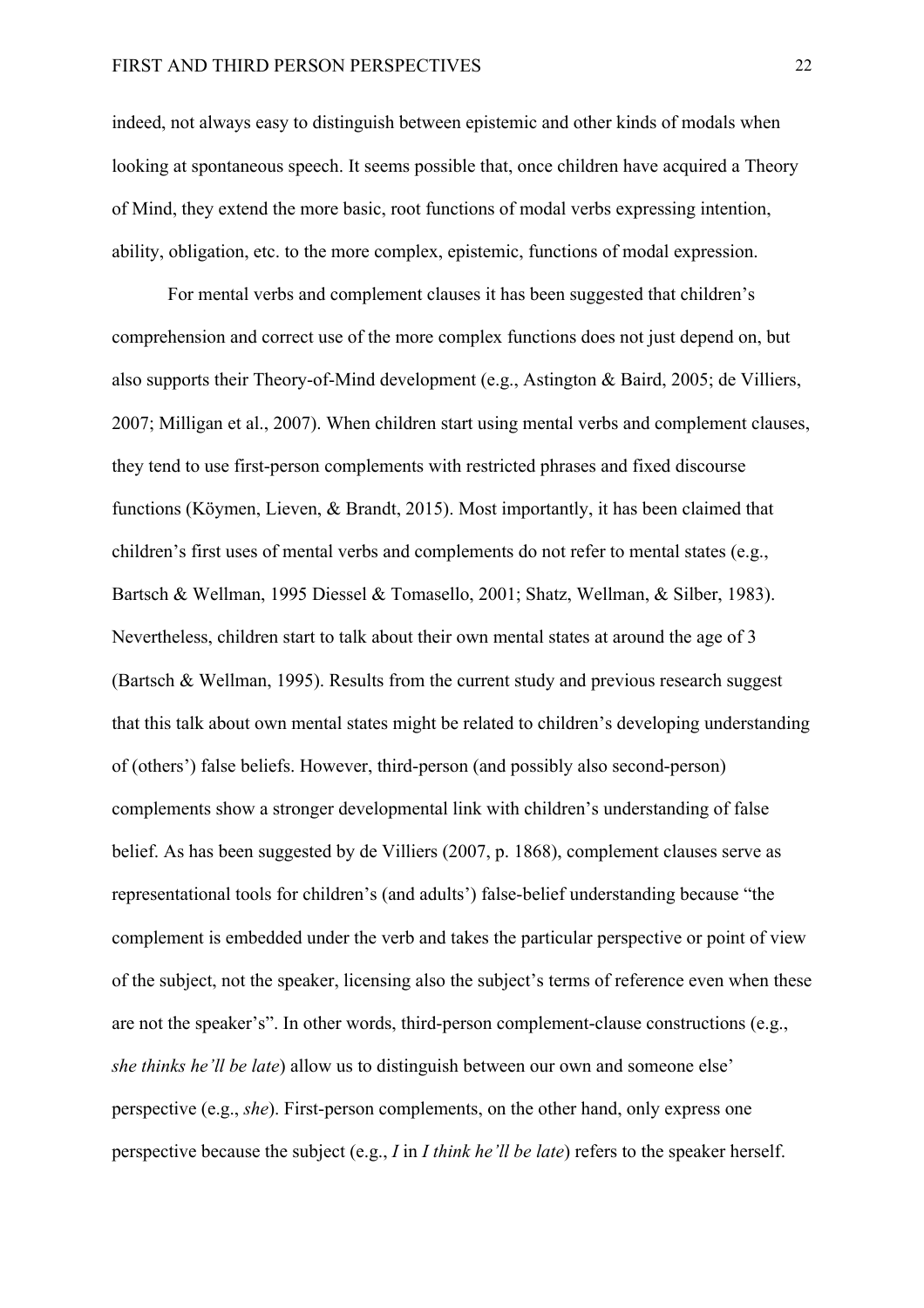The current data do not allow us to make substantial claims about the causal relationship between developments in language and Theory of Mind, but previous studies suggest that language supports explicit false-belief understanding rather than the other way around (see meta-analysis by Milligan et al., 2007). Results from the current study allow more detailed hypotheses, which need to be tested in follow-up training and longitudinal studies. Our findings suggests that even though first-person complements also play a role in children's developing understanding of false belief, it is the understanding of third-person complements that shows a parallel development with that of false belief. In particular, children's understanding of their own false belief develops together with their understanding of third-person complements. A more general and explicit understanding of both own and others' false beliefs might develop out of children's understanding of own beliefs, very likely supported by their understanding of first- and third-person complements. In both linguistic and socio-cognitive development, children develop more abstract representations of mental verbs and belief as they discover commonalities across different discourse contexts.

#### **References**

- Adrián, J. E., Clemente, R. A., & Clemente, R. A., & Villanueva, L. (2007). Mothers' use of cognitive state verbs in picture-book reading and the development of children's understanding of mind: A longitudinal study. *Child Development, 78*, 1052 – 1067. doi: 10.1111/j.1467-8624.2007.01052.x
- Aksu-Koç, A., Ögel-Balaban, H. & Alp, I. E. (2009). Evidentials and source knowledge in Turkish. In S. A. Fitneva & T. Matsui (Eds.), *Evidentiality: A window into language and cognitive development, New Directions for Child and Adolescent Development, 125,* 13–28. San Francisco: Jossey-Bass.
- Astington, J. W., & Baird, J. A. (2005). *Why language matters for a theory of mind*. Oxford: Oxford University Press.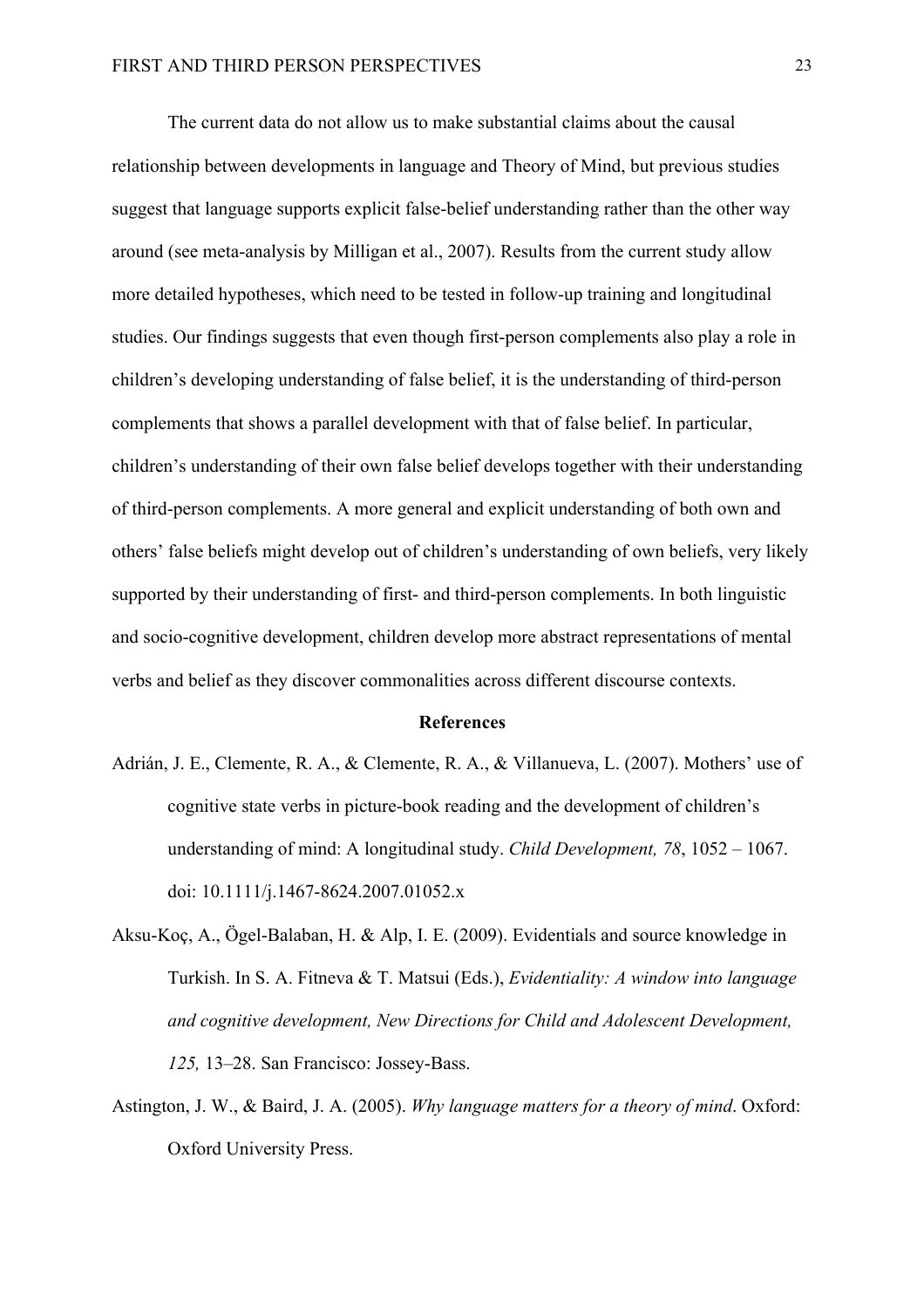- Bartsch, K., & Wellman, H. M. (1995). *Children talk about the mind*. Oxford: Oxford University Press.
- Bassano, D. (1985). Five-year-olds' understanding of' savoir' and 'croire'. *Journal of Child Language, 12,* 417-432. doi: 10.1017/S0305000900006516
- Bloom, L., Rispoli, M., Gartner, B., & Hafitz, J. (1989). Acquisition of complementation. *Journal of Child Language, 16*, 101-120. doi: 10.1017/S0305000900013465
- Booth, J., Hall, W., Robison, G. & Kim, S. (1997). Acquisition of the mental state verb *know*  by 2- to 5-year-old children. *Journal of Psycholinguistic Research, 26,* 581–603. doi: 10.1023/A:1025093906884
- Brandt, S., Lieven, E., & Tomasello, M. (2010). Development of word order in German complement-clause constructions: Effects of input frequencies, lexical items, and discourse function. *Language, 86*, 583-610. doi: 10.1353/lan.2010.0010
- Brandt, S., & Buttelmann, D. (2015, September). *Theory of Mind and Complex Syntax.* Paper presented at the Developmental Section and Social Section Annual Conference of the British Psychological Society, Manchester, UK.
- Buttelmann, D. (2016). *The development of the explicit understanding of own versus others' beliefs and intentions*. Manuscript in preparation.
- de Villiers, J. (2007). The interface of language and Theory of Mind. *Lingua, 117*, 1858- 1878. doi: 10.1016/j.lingua.2006.11.006
- de Villiers, J., & de Villiers, P. (2000). Linguistic Determinism and the Understanding of False Belief. In Mitchell & Riggs (Eds.), *Children's Reasoning and the Mind* (pp. 191-228). Hove, UK: Psychology Press.
- Diessel, H., & Tomasello, M. (2001). The acquisition of finite complement clauses in English: A corpus-based analysis. *Cognitive Linguistics, 12*(2), 97-141. doi: 10.1515/cogl.12.2.97 doi: 10.1515/cogl.12.2.97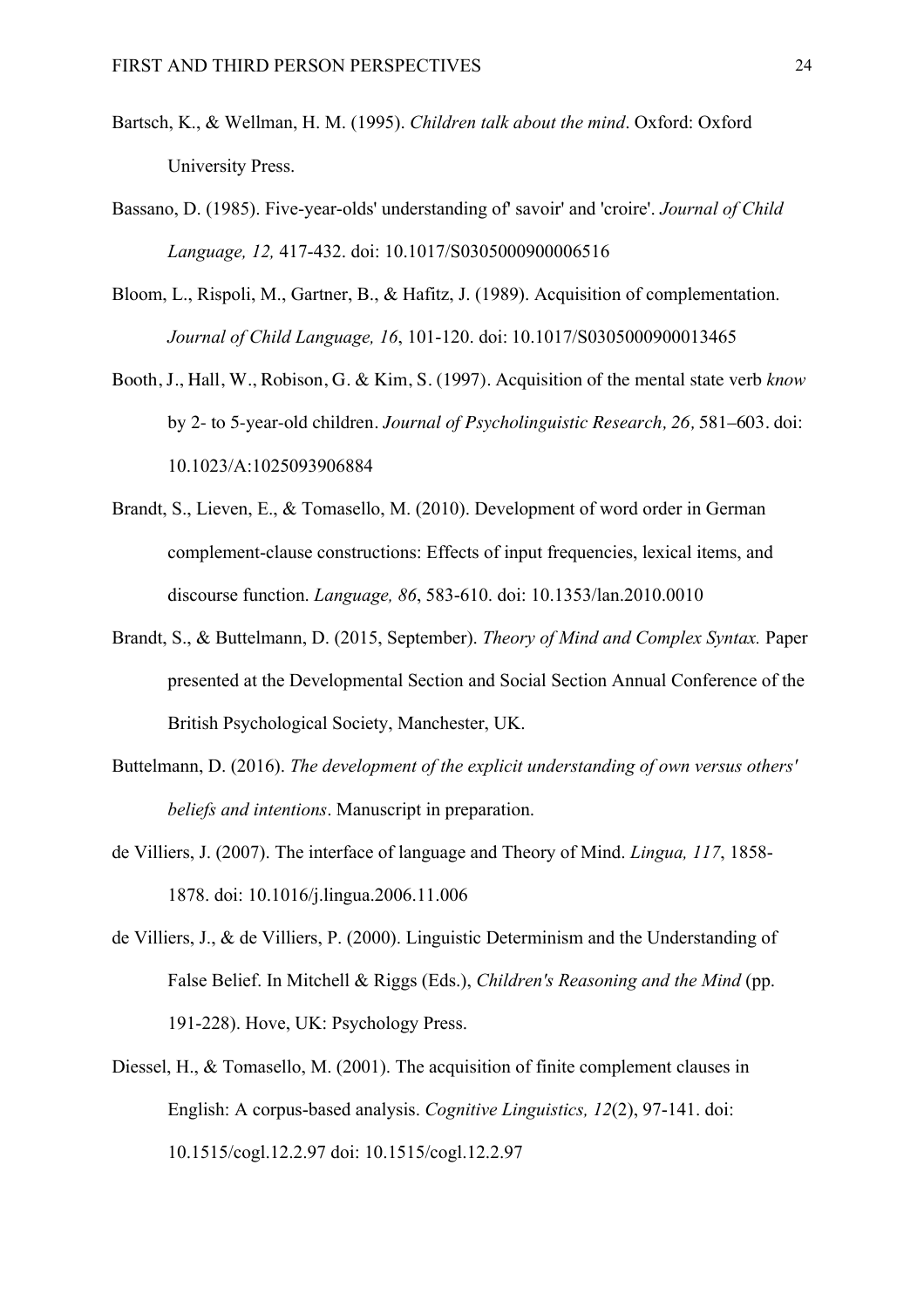- Forguson, L. & Gopnik, A. (1988). The ontogeny of common sense. In J. W. Astington, P. L. Harris, & D. Olson (Eds.), *Developing theories of mind*. New York: Cambridge University Press.
- Gordon, R. M. (1995). Simulation without introspection or inference from me to you. In M. Davies & T. Stone (Eds.), *Mental Simulation: Evaluations and Applications*. Oxford: Blackwell.
- Hale, C. M., & Tager-Flusberg, H. (2003). The influence of language on theory of mind: A training study. *Developmental Science, 6*, 346-359. doi: 10.1111/1467-7687.00289
- Harris, P. (1996). Desires, belief, and language. In P. Carruthers & P. K. Smith (Eds.), *Theories of Theories of Mind* (pp. 200-220). Cambridge, UK: Cambridge University Press.
- Harris, P. (1999). Acquiring the art of conversation: children's developing conception of their conversation partner. In M. Bennett (Ed.), *Developmental Psychology: Achievements and prospects* (pp. 89-105). Philadelphia: Psychology Press.
- Howard Gola, A. A. (2012). Mental verb input for promoting children's theory of mind: A training study. *Cognitive Development, 27,* 64–76. doi: 10.1016/j.cogdev.2011.10.003
- Howard, A. A., Mayeux, L., & Naigles, L. (2008). Conversational correlates of children's acquisition of mental verbs and a theory of mind. *First Language, 28,* 375-402. doi: 10.1177/0142723708091044
- Köymen, Lieven, & Brandt, S. (2015). Syntactic and semantic coordination in finite complement-clause constructions: A diary-based study. *Journal of Child Language.*  doi: 10.1017/S0305000914000853
- Lohmann, H., & Tomasello, M. (2003). The Role of Language in the Development of False Belief Understanding: A Training Study. *Child Development, 74*, 1130-1144. doi: 10.1111/1467-8624.00597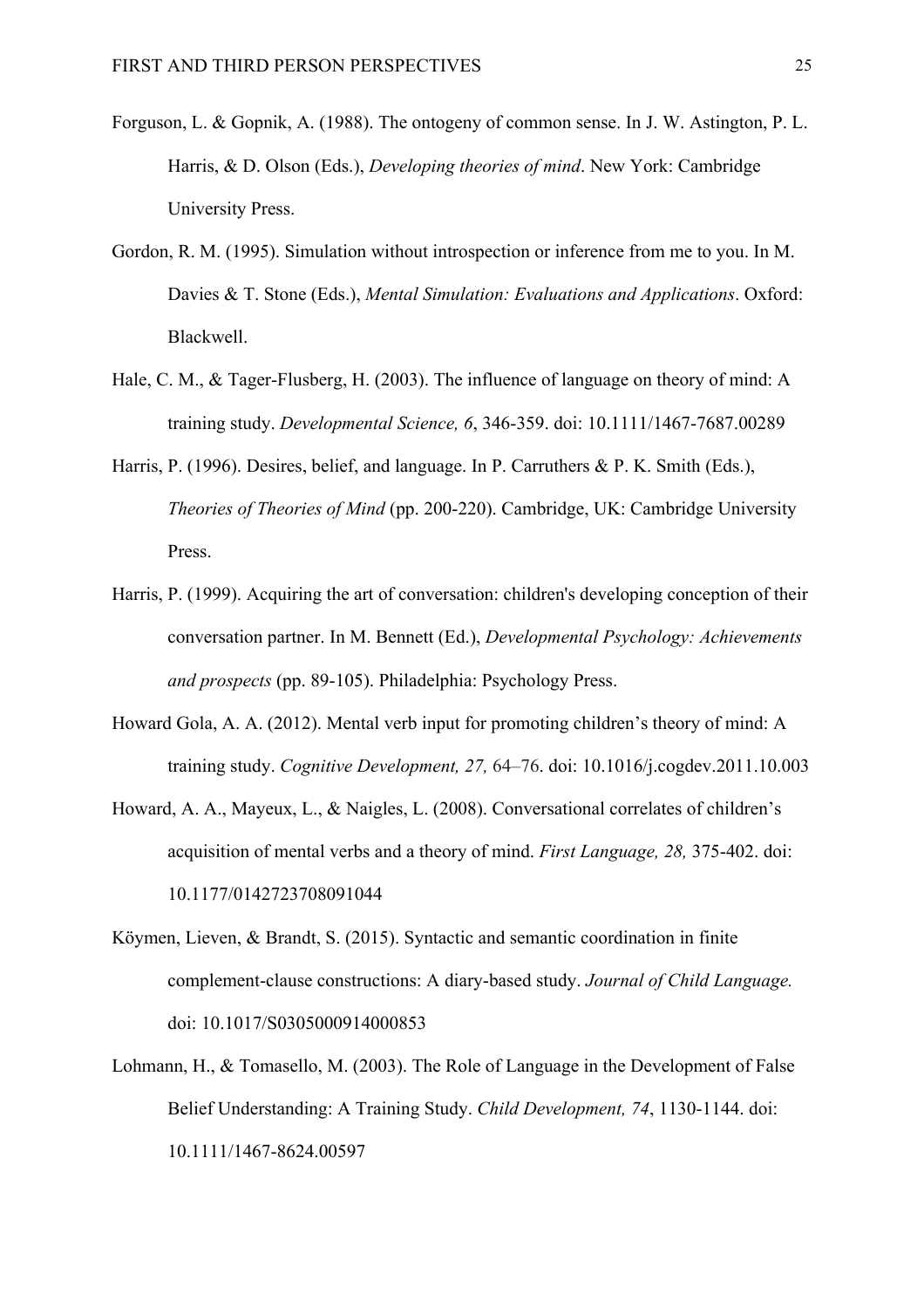- Low, J. (2010). Preschoolers' implicit and explicit false-belief understanding: Relations with complex syntactical mastery. *Child Development, 81*, 597-615. doi: 10.1111/j.1467- 8624.2009.01418.x
- Manson, N. C. (2002). What does language tell us about consciousness? First-person mental discourse and higher-order thought theories of consciousness. *Philosophical Psychology, 15,* 221-238. doi: 10.1080/0951508021000006076
- Matsui, T., Yamamoto, T., & Mc Cagg, P. (2006). On the role of language in children's early understanding of others as epistemic beings. *Cognitive Development, 21,* 158-173. doi: 10.1016/j.cogdev.2005.10.001
- Milligan, K., Astington, J. W., & Dack, L. A. (2007). Language and theory of mind: Metaanalysis of the relation between language ability and false-belief understanding. *Child Development, 78*, 622-646. doi: 10.1111/j.1467-8624.2007.01018.x
- Miscione, J. L., Marvin, R. S., O'Brien, R. G., & Greenberg, M. T. (1978). A developmental study of preschool children's understanding of the words ''know'' and ''guess.'' *Child Development, 49,* 1107–1113. doi: 10.2307/1128750
- Moore, C., Bryant, D., & Furrow, D. (1989). Mental Terms and the Development of Certainty. *Child Development, 60*, 167-171. doi: 10.2307/1131082
- Moore, C., Pure, K., & Furrow, D. (1990). Children's Understanding of the Modal Expression of Speaker Certainty and Uncertainty and Its Relation to the Development of a Representational Theory of Mind. *Child Development, 61*, 722-730. doi: 10.2307/1130957
- Naigles, L. (2000). Manipulating the input: Studies in mental verb acquisition. In B. Landau, J. Sabini, J. Jonides, & E. L. Newport (Eds.), *Perception, cognition, and language: Essays in honor of Henry and Lila Gleitman* (pp.245–274). Cambridge, MA: MIT Press.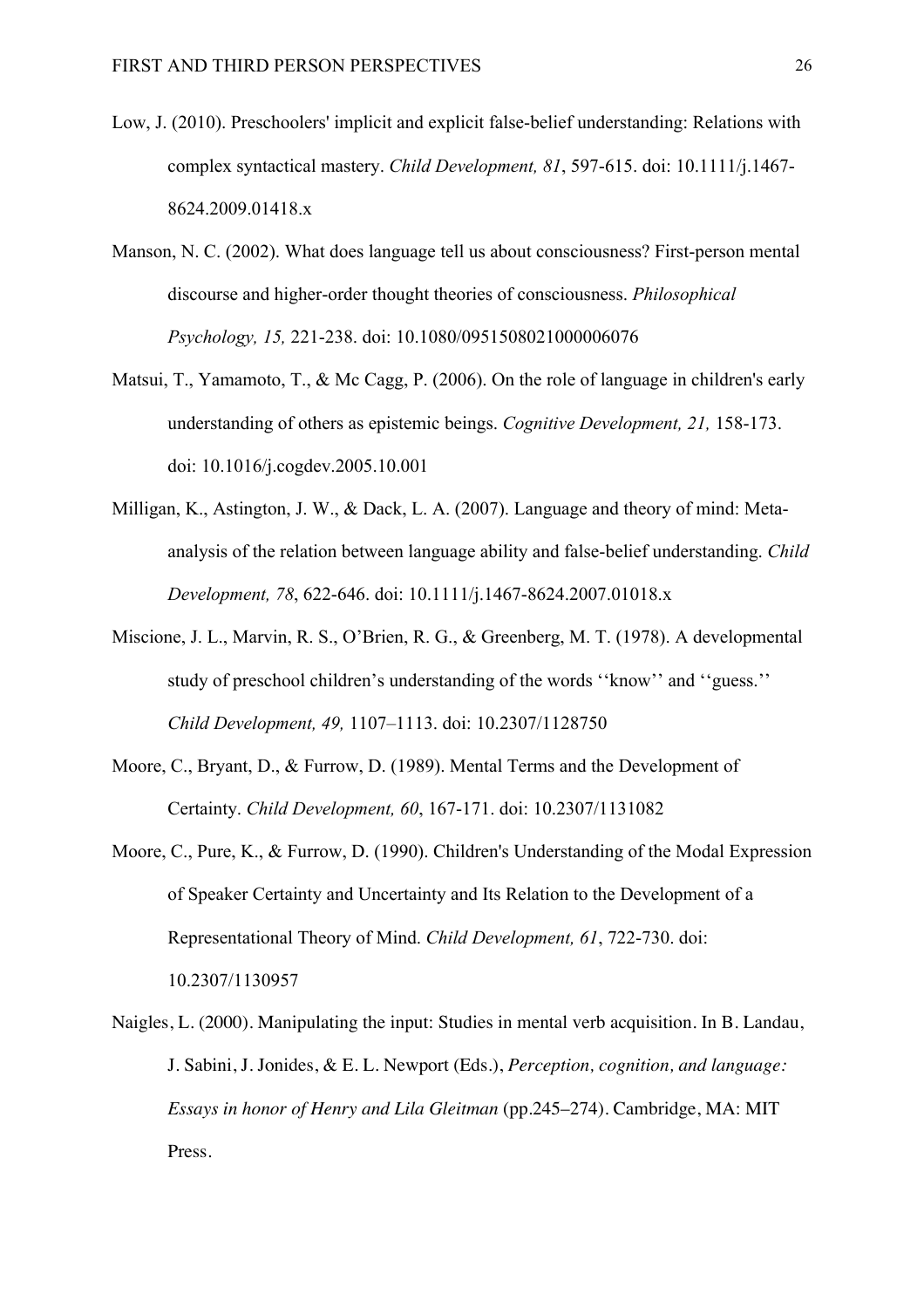- Olson, D. R. (1988). On the origin of beliefs and other intentional states in children. In J. W. Astington, P. Harris & D. R. Olson (Eds.), *Developing Theories of Mind* (pp. 414- 426). New York: Cambridge University Press.
- Papafragou A. (1998). The acquisition of modality: Implications for theories of semantic representation. *Mind and Language*, *13*, 370-399. doi: 10.1111/1468-0017.00082
- Papafragou, A., Li, P., Choi, Y., & Han, C. (2007). Evidentiality in language and cognition. *Cognition, 103*, 253-299. doi: 10.1016/j.cognition.2006.04.001
- Perner, J., Leekham, S., & Wimmer, H. (1987). Three-year- olds' difficulty with false-belief: The case for a conceptual deficit. *British Journal of Developmental Psychology, 5,* 125-137. doi: 10.1111/j.2044-835X.1987.tb01048.x
- Peterson, C., & Siegal, M. (2000). Insights into theory of mind from deafness and autism. *Mind and Language, 15*, 123-145. doi: 10.1111/1468-0017.00126
- R Core Team (2014). R: A language and environment for statistical computing. R Foundation for statistical Computing, Vienna, Austria. URL: http://www.R-project.org/.
- Ruffman, T., Slade, L., & Crowe, E. (2002). The relation between children's and mothers' mental state language and theory-of-mind understanding. *Child Development, 73,*  734-751. doi: 10.1111/1467-8624.00435
- Shatz, M., Wellman, H. M., & Silber, S. (1983). The acquisition of mental verbs: A systematic investigation of the first reference to mental state. *Cognition, 14*, 301-321. doi: 10.1016/0010-0277(83)90008-2
- Thompson, S. A., & Mulac, A. (1991). A quantitative perspective on the grammaticization of epistemic parentheticals in English. In B. Heine & E. C. Traugott (Eds.), *Approaches to Grammaticalization* (pp. 313-329). Amsterdam: John Benjamins.
- Tomasello, M. (2003). *Constructing a Language: A usage-based theory of language acquisition.* Cambridge, MA: Harvard University Press.